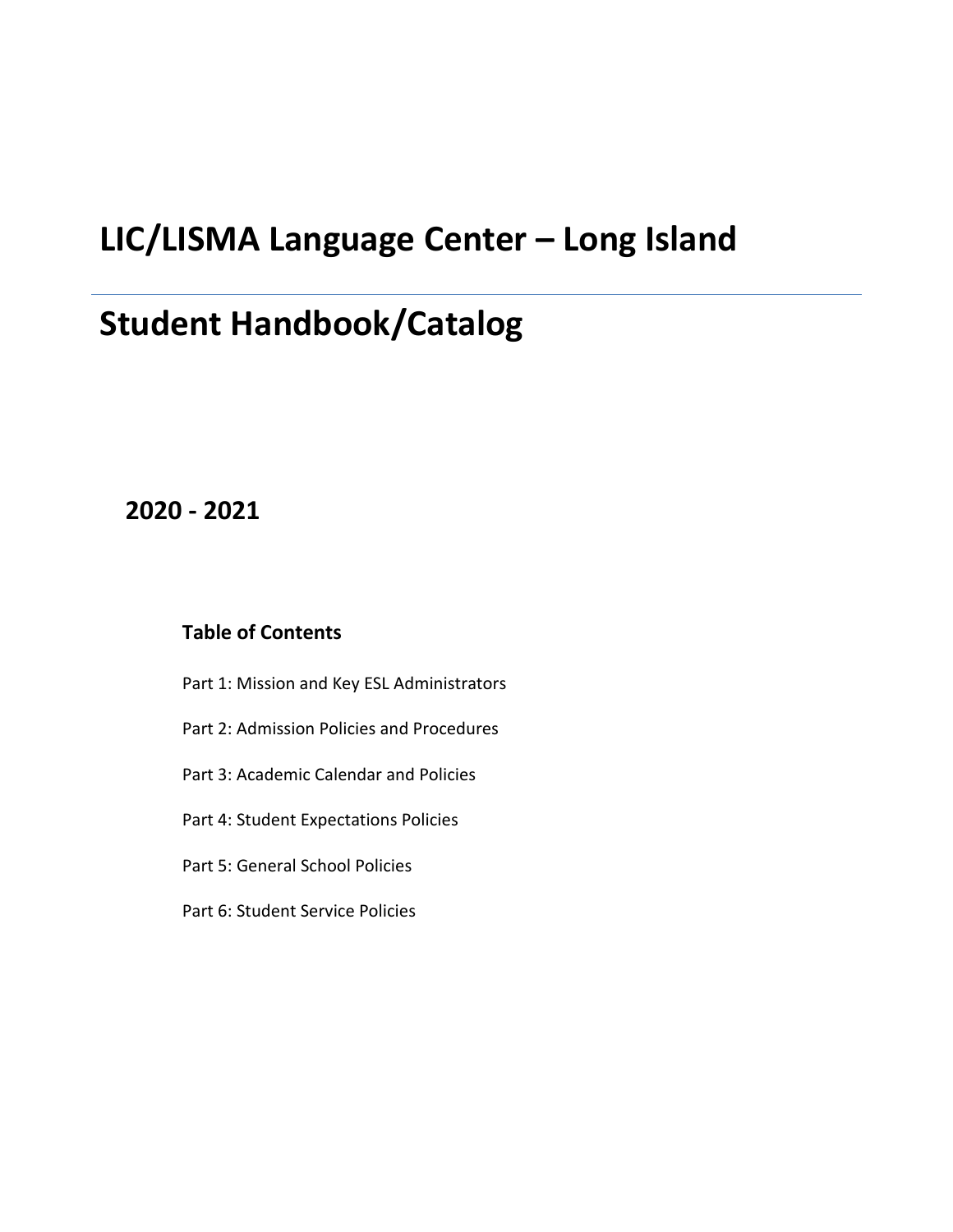## **LIC/LISMA Language Center – Long Island**

### **The Purpose of the Student Handbook**

The purpose of this handbook is to provide students with information regarding important policies, procedures and resources at LIC/LISMA Language Center. This handbook is designed strictly for the well-being of the LIC/LISMA school community. Therefore, it is the responsibility of all members of the community to become familiar with the statements presented in this Handbook. Every effort has been made to provide current and accurate information in this publication; however, the administration reserves the right to alter, amend, or abolish its rules, regulations or policies at any time. For the most accurate and up-to-date information, please consult our website or any of the staff listed in this Student Handbook.

## **Part 1: Mission and Key ESL Administrators**

#### **Mission Statement**

The mission of LIC/LISMA Language Center is to provide high quality language instruction to help students improve their English language abilities for academic success, career advancement, and everyday social/practical purposes. This is accomplished through educational activities which assist our students in the development of their English listening, speaking, reading, writing, and comprehension skills.

## **Administrators**

Minsun Kim – President Patricia Schust – Vice President/ Executive Director Arnie Changwon Lee – Director of ESL Albert Kim – Student Advisor Anny Ko – Academic Director

## **About LIC/LISMA Language Center**

LIC/LISMA Language Center is an independent private school serving the English Language Learner community. As a private English Language School certified by the NYS Department of Education's Bureau of Proprietary School Supervision, LIC/LISMA Language Center meets all alternative licensing standards and requirements and is not subject to all of the licensing standards and requirements which are applicable for other types of career schools. To find out more see the official NYS pamphlet *What You Should Know about Certified Schools in the New York State English as a Second Language School Registry*.

<http://www.acces.nysed.gov/common/acces/files/bpss/eslstudentdisclosurepamphlet.pdf> Alternately, a copy of the pamphlet is provided with your enrollment agreement and copies are available posted around the school.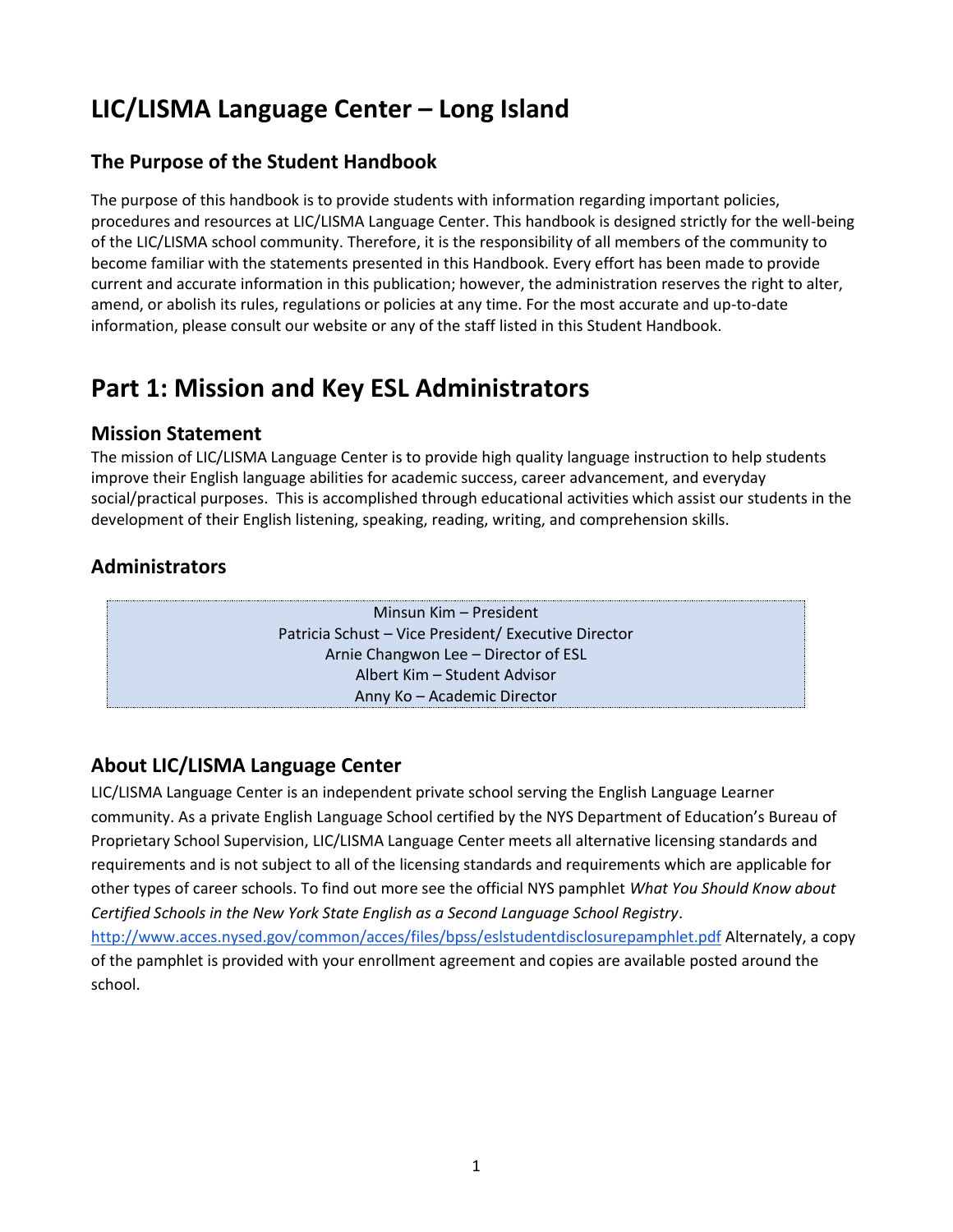## **PART 2. Admission Policies and Procedures**

#### **Policies**

The student application process, including the completion of a placement test prior to the class start date, must be completed before a student may be enrolled.

To be eligible for our programs, students must:

- Be a non-native speaker of English
- Be at least 18 years of age
- Provide an official government-issued document as identification (passport, ID, etc.)
- Fulfill all requirements of their visa status (if applicable).

#### **Procedures**

#### **For students in the U.S. (non I-20):**

- Step 1: Fill out and submit an application
	- Full tuition must be paid when an applicant applies to the school.
- Step 2: Submit the following documents:
	- Copy of Identification
		- Copy of highest diploma or transcript.
- Step 3: Take placement test for the course applied.
- Step 4: Sign an enrollment agreement form and pay all of the required tuition and fees.
- Step 5: Attend new student orientation. Receive the Student Handbook.
- Step 6: Begin studies at LIC/LISMA Language Center.

#### **For Initial Students (Outside of the U.S.)**

If the student lives outside of the U.S. and wishes to attend school in the U.S. as an F-1 student, please follow the easy 5-step application process described below.

- STEP 1: Fill out and submit an application form and pay all of the required tuition and fees. There is a \$100, non-refundable application fee. Full tuition must be submitted when an applicant applies to LIC/LISMA Language Center.
- STEP 2: Submit the following necessary documents:
	- -Copy of passport valid for a remainder of at least 6 months.
	- -Bank statement no more than 60 days old.
	- (Bank statements must show at minimum of \$13,000 (USD) for a one year I-20.)
- -Immunization Records
- \*All documents must be in English.
- STEP 3: Receive Form I-20 and Acceptance Letter from LIC/LISMA Language Center.
- STEP 4: Student must pay the I-90 fee to SEVIS and get a fee receipt.
- STEP 5: Once the student's F-1 student visa is approved and the student enters the US, the student must report to the school. When reporting to the school the student will do the following:
	- -Take the Placement Test and attend the Student Orientation
- STEP 6: Begin studying!
- \*Student may enter the U.S. no more than 30 days from their program start date\*

#### **For Students in the U.S. and Transfer Students (F-1 Student)**

If a student resides in the U.S., as an F-1 student please follow the easy five step application process described below: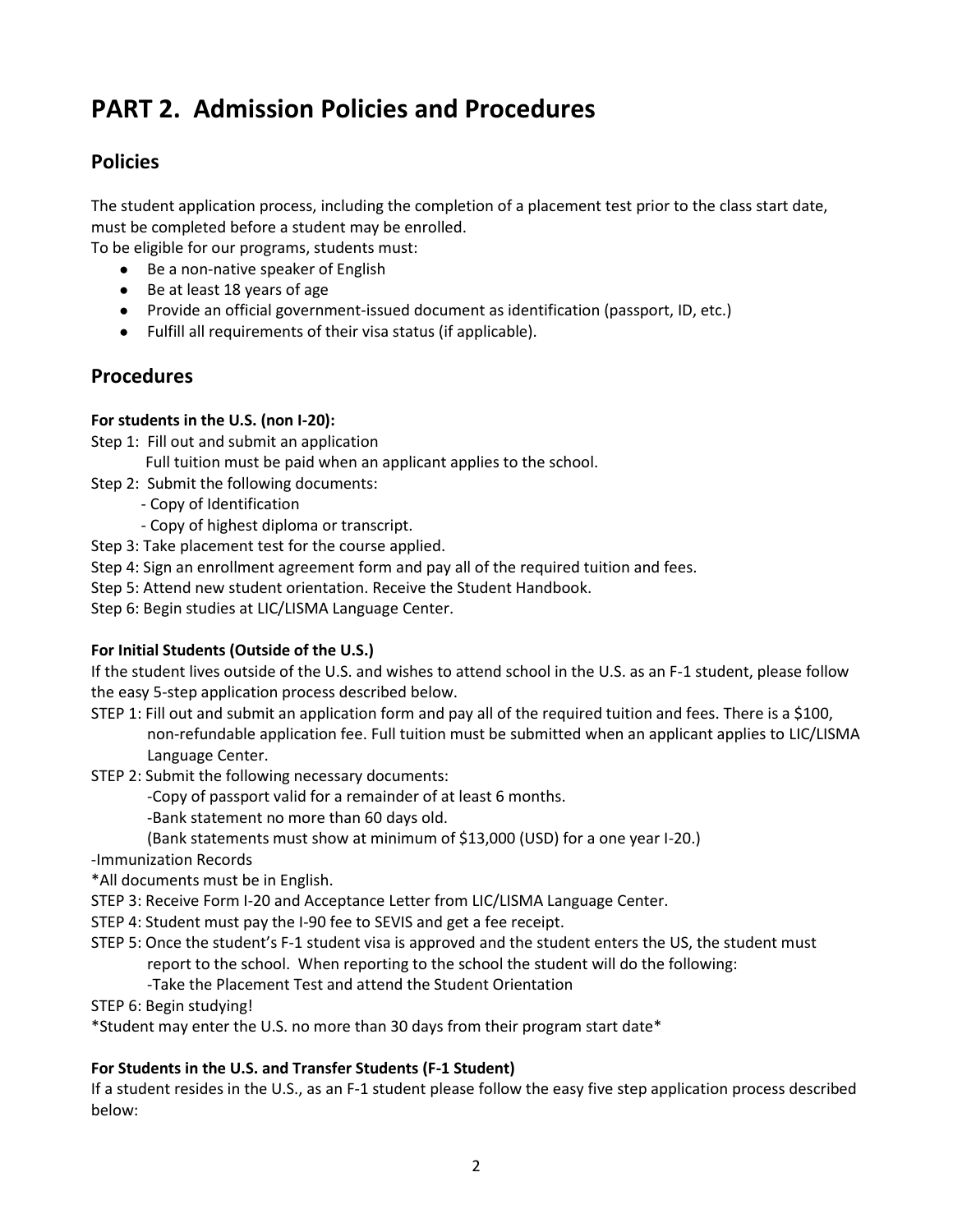- STEP 1: Fill out and submit an I-20 application form and pay all of the required fees. There is a \$100, nonrefundable application fee. Return application form with copy of passport (if applicant is an F-1 student).
- STEP 2: Submit the following necessary documents:

-Copy of a valid passport, valid for a remainder of at least 6 months. -Copy of F-1 Visa, I-94 (Front and Back) and I-20s. -Bank statement no more than 60 days old. (Bank statements must show a minimum of \$12,000(USD)) \*All documents must be in English.

- STEP 3: Receive an Acceptance Letter and a school transfer from LIC/LISMA Language Center and submit them to the student's current school.
- STEP 4: After completion of the transfer process, report to Long Island Conservatory immediately to complete the registration. When the student reports to the school, the student will be asked to do the following:

-Attend a student orientation program and take a placement exam

-Register and pay – tuition and fees for class.

STEP 5: Begin studying!

#### **Registration**

First time registrants are required to participate in a student orientation program, which will review all registration policies at LIC/ISMA Language Center. At that time students will also meet with a student agent to thoroughly review the process of entering the United States for the purpose of studying. An introduction to living in the United States and places of importance in the surrounding areas are also discussed. Students are to register for class as soon as they are eligible to do so. Following an advisement session for each student, a placement exam is given. The exam will be scored in accordance with the Pearson guidelines and placement will be determined.

#### **Tuition and Fees**

Student tuition and fees are due before the start of classes and these charges are clearly outlined in the school's enrollment agreement. Students are liable for the full amount of tuition.

#### \*Payment Plan

Students may qualify for the installment payment plan with the approval of the ESL Director. Students must adhere to the payment schedule or the plan will be rescinded and payment in full will be required. There will be an installment plan surcharge added to the student's monthly payment statements.

#### **Refund of Tuition fees and other charges**

Once students have received their bill, they are responsible for submitting their payment by the payment due date that is printed on the tuition statement.

A. A student who cancels within 7 days of signing the enrollment agreement receives a full tuition refund with the exception of the non-refundable registration fee of \$ 100.

B. Thereafter, a student will be liable for:

- 1. The non-refundable registration fee plus
- 2. The cost of any textbook or supplies accepted, plus
- 3. Tuition liability as of the student's last date of physical attendance.

Total tuition liability is limited to the term during which the student withdrew or was terminated and any previous terms completed. The refund schedule is provided below.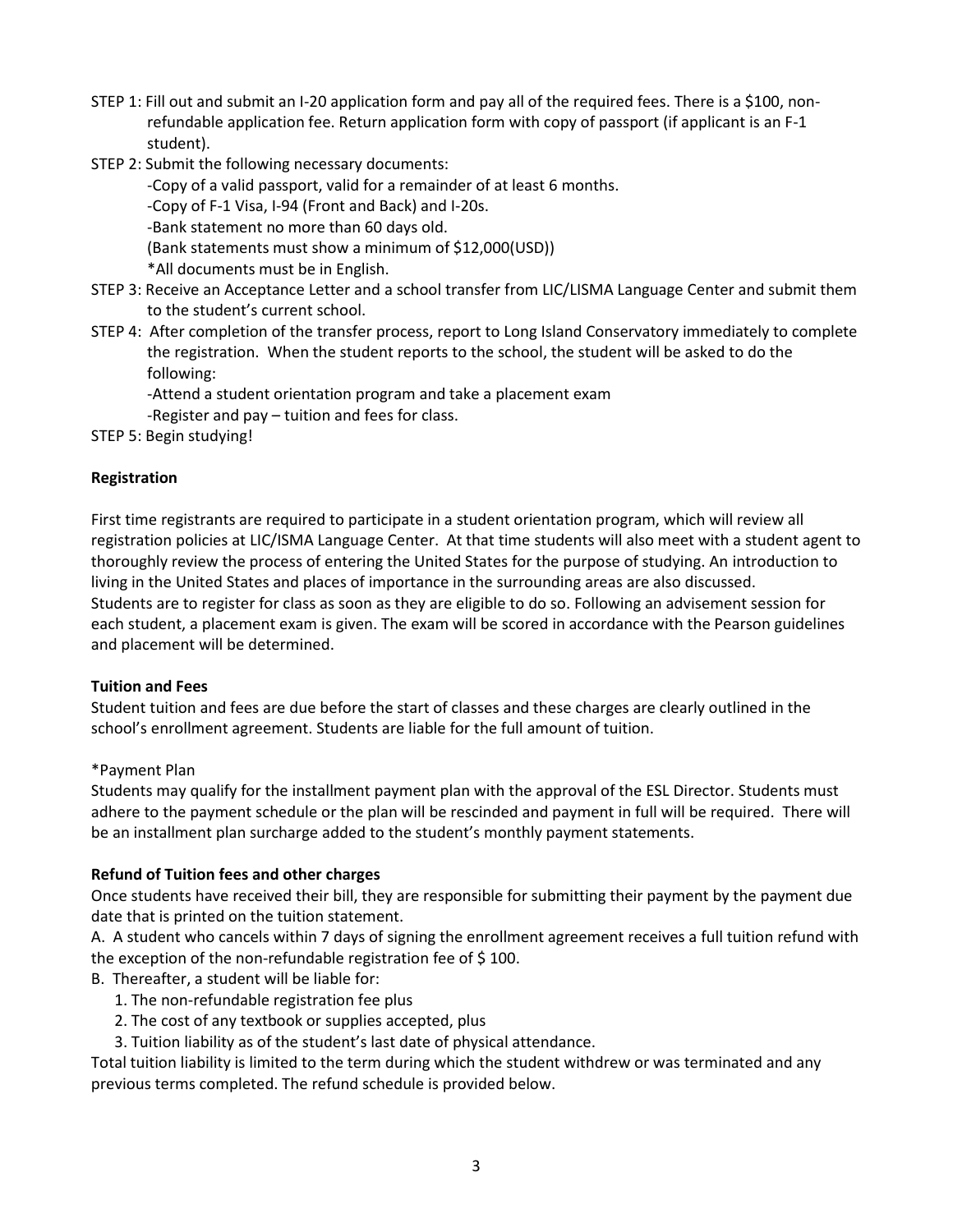## **Refund Schedule**

#### ● *First Term*

| If termination occurs:            | School will keep: |
|-----------------------------------|-------------------|
| Prior to or during the first week | 0%                |
| During the second week            | 20%               |
| During the third week             | 35%               |
| During the fourth week            | 50%               |
| During the fifth week             | 70%               |
| After the fifth week              | 100%              |

In case of course closure due to insufficient registrants; 100% tuition will be refunded.

Application fees & class material fees are non-refundable and will not be included in the refund calculation. Failure to notify the ESL Director in writing of withdrawal may result in a delay of a refund due, pursuant to section 5002 of the NYS Education Law.

#### *Reminder:*

**\* International students who are absent and do not respond to messages from the school for two consecutive weeks during the school year will be reported to USCIS and their I-20 form will automatically be cancelled. Students MUST request a new I-20 form in order to re-enter the country. After being reported to USCIS, by law, the student must leave the country within four weeks.**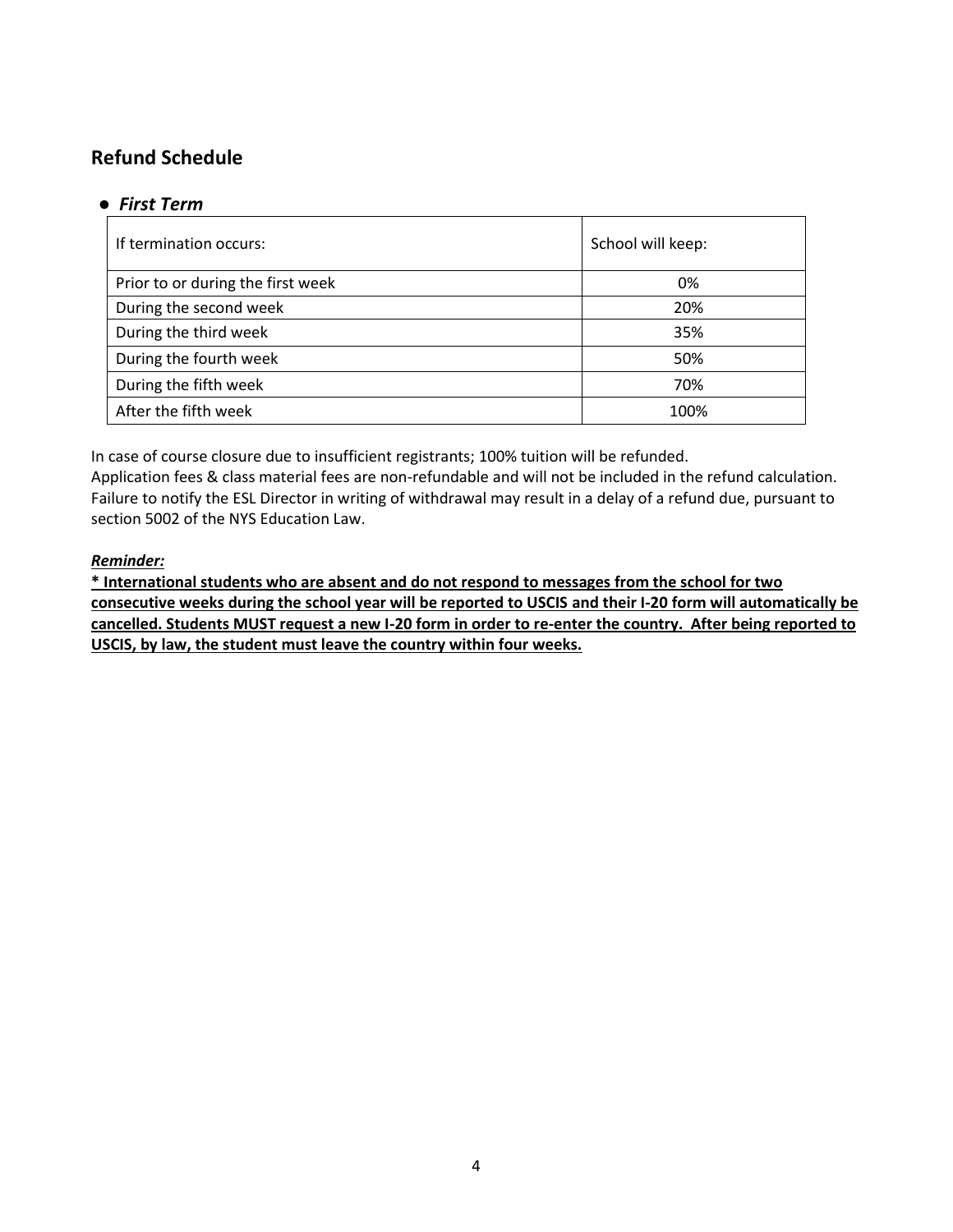## **PART 3. Academic Calendar and Policies**

**2020 - 2021 Academic Calendar**

## **Fall 2020**

9/9/2020 – Classes begin 9/16/2020 – Last day to finalize registration 10/26/2020 – 12/22/2020 -Spring Registration 10/21/2020 – 10/22/2020 – Midterm Exams 11/22/2020 – 11/29/2020 – Thanksgiving recess 12/15/2020 - Last day of classes 12/16/2020 – 12/17/2020 Final Exams

## **Spring 2021**

- 1/20/2021 Classes begin
- 1/27/2021 Last day to finalize registration
- 3/7/2021 /3/14/2021 Spring Break
- 3/15/2021 3/16/2021 Midterm exams
- 3/29/202 5/4/2021 -Fall Registration
- 4/2/2021 4/4/2021 Easter weekend
- 4/27/2021 Last Day of classes
- 4/28/2021- 4/29/2021 Final exams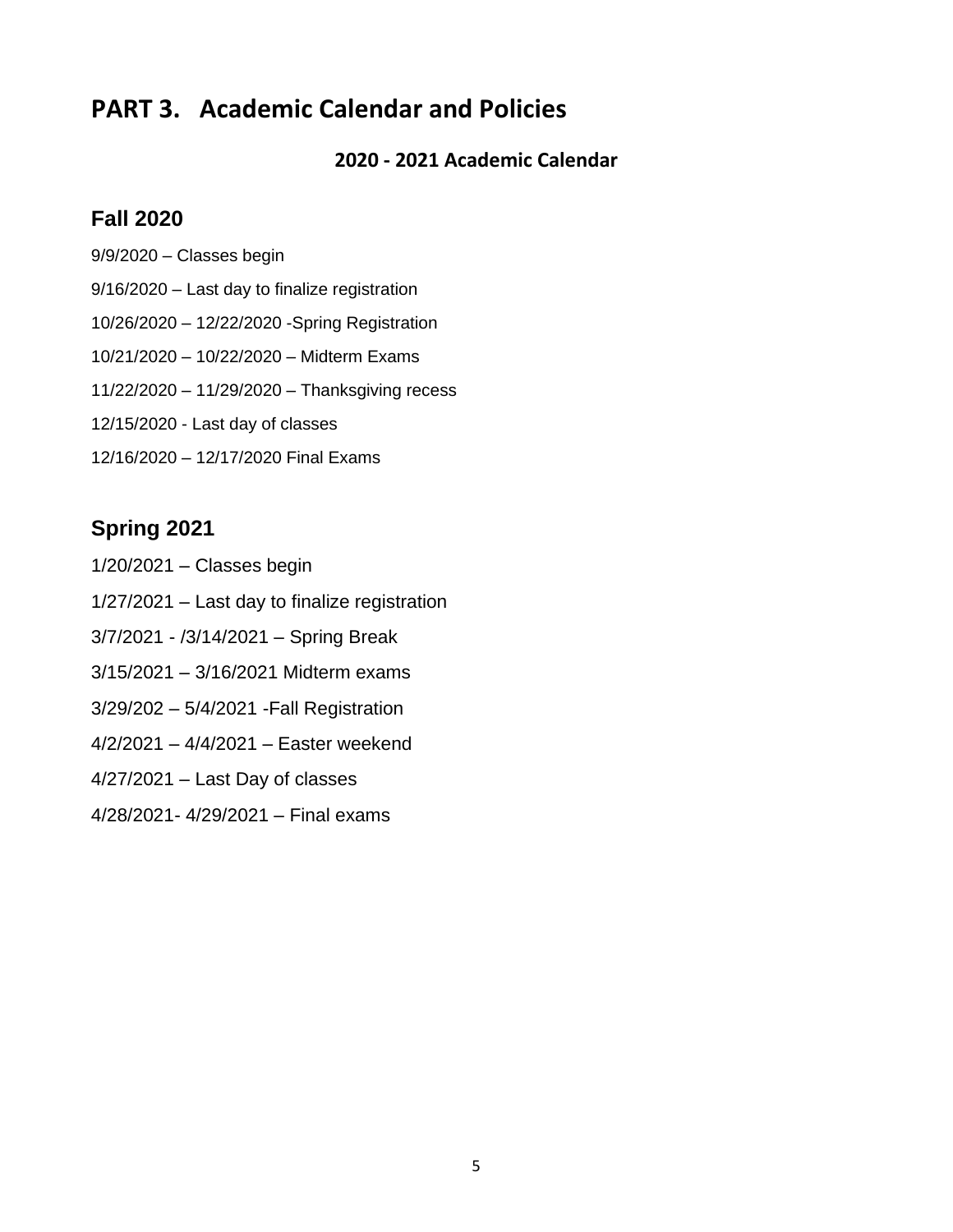| Level                        | <b>Speaking</b> | Listening | <b>Reading</b> | <b>Writing</b> |
|------------------------------|-----------------|-----------|----------------|----------------|
| <b>Basic Level I</b>         | S 101           | $L$ 101   | R 101          | W 101          |
| <b>Basic Level II</b>        | S 201           | L 201     | R 201          | W 201          |
| Intermediate Level I         | S 301           | L 301     | R 301          | W 301          |
| <b>Intermediate Level II</b> | S401            | L401      | R401           | W 401          |
| <b>Advanced I</b>            | S 501           | L 501     | R 501          | W 501          |
| <b>Advanced II</b>           | S 601           | L 601     | R 601          | W 601          |
| <b>TOEFL</b>                 | S 701           | L 701     | R 701          | W 701          |

### **Course of Study (270 hours each)**

#### **Student Placement Exam**

Initial student placement is determined by the placement test provided by **Pearson Education**, this institution's core text series. This is given prior to the start of the semester. Faculty will assess the student during the first week of class to make sure that placement is correct. There are very few instances where a student's level needs to be changed; therefore, the school deems the test to be not only valid but also reliable.

#### **Advancement**

Advancement into the next level is based on the following:

- A passing final grade of C- or higher

The final grade is accumulated by the following:

- 40% final exam
- 40% midterm exam
- 10% quizzes
- 10% homework assignments

Academic Evaluation Scale:

| A+ | 97-100 | $B+$  | 87-89 | C+ | $77 - 79$ | D+ | 67-69 |   | Below 60   |
|----|--------|-------|-------|----|-----------|----|-------|---|------------|
|    | 93-96  | B     | 83-86 | ◡  | 73-76     | D  | 63-66 |   | Incomplete |
| А- | 90-91  | $B -$ | 80-82 | ີ  | $70 - 72$ | D- | 60-62 | W | Withdraw   |

#### **Program Completion**

Each course is considered an independent program. A student who passes and would be eligible to take a program at a more advanced level or for different language acquisition goals according to their needs is considered to have completed his or her program.

Completion of the course of study is determined by passing the highest level that satisfies the student's needs. Students come to the school with different needs and goals; some are for practical, others for social and still others are for college or career purposes. The school is very concerned with what the student wants to get out of the program.

#### **Transfer**

A student may desire to transfer to another school. LIC/LISMA Language Center allows students to transfer out: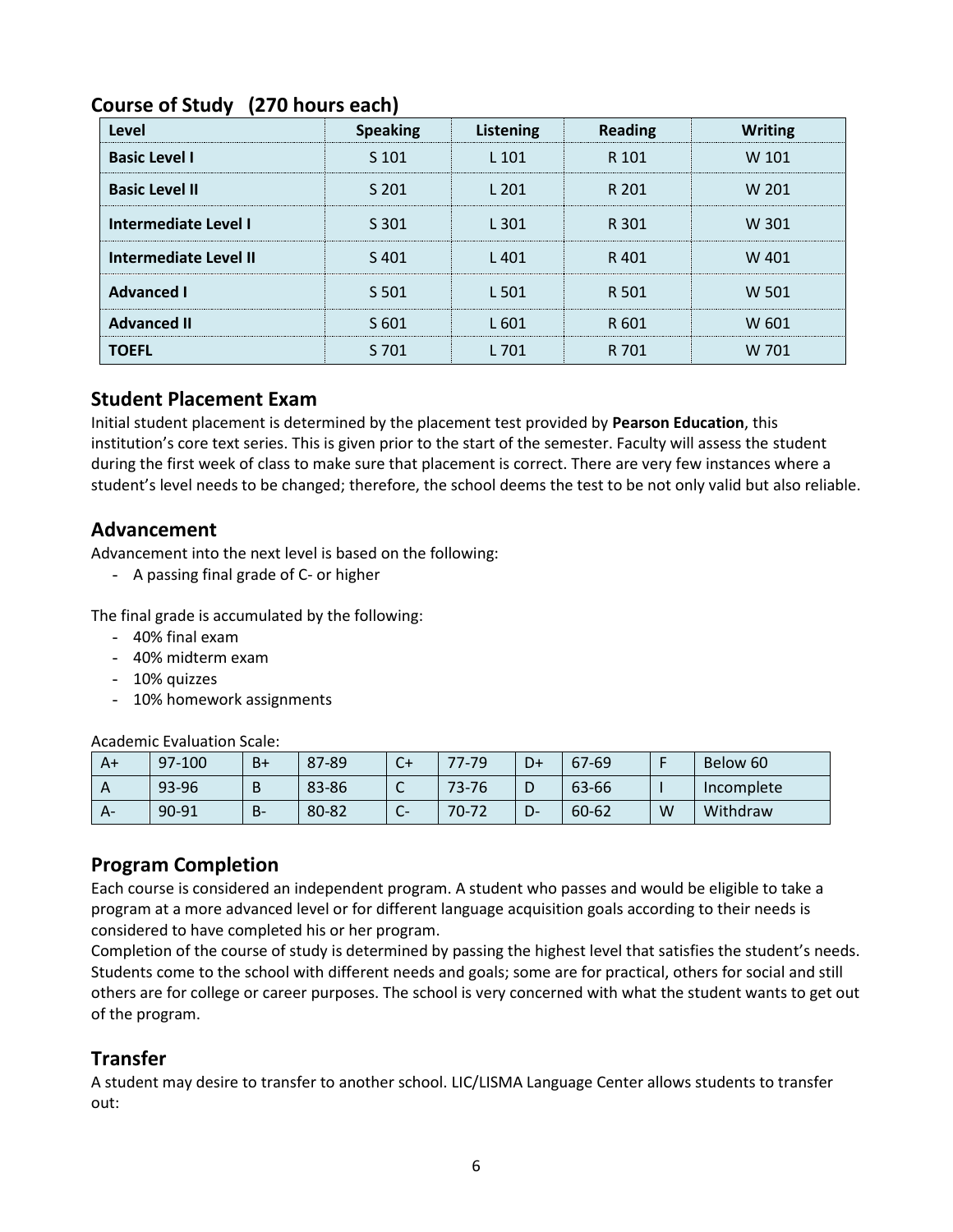- 1. At any time if the student has been accepted into an academic (not ESL) program at an accredited college or university.
- 2. Between semesters if and only if:
	- a. The student has completed a full-time program,
	- b. The student has maintained 80% attendance for the duration of the semester prior to transferring,
	- c. The student has earned a passing grade in the semester prior to transferring, and
	- d. The student requests a transfer out at least two weeks before the end of the semester.

These regulations are non-negotiable. Any student who does not register for the next term or complete the transfer procedure above, will be considered to have withdrawn from the school. Depending on their grade and attendance, their status will be updated to Completed or Terminated in the SEVP system. In that event, any student wishing to continue their studies in the United States will have to return with Initial status.

In accordance with the federal rules for F-1 transfer students as found here: <https://studyinthestates.dhs.gov/instructions-for-transferring-to-another-school-as-an-f-1-student>

An F-1 student is eligible to transfer to another school or program of study. To start the process of transferring, you must bring the following to your designated school official (DSO):

- Written confirmation of acceptance to another Student and [Exchange Visitor](https://studyinthestates.dhs.gov/glossary/E/#Exchange%20Visitor) Program (SEVP) certified school
- Contact information for the new school's DSO
- The Student and Exchange Visitor Information System [\(SEVIS\)](https://studyinthestates.dhs.gov/glossary/S/#SEVIS) school code for the transfer-in school

Your DSO will then work with you, and the DSO at your new school, to choose a transfer release date. This date is when the DSO at your transfer-in school takes responsibility for your SEVIS record. Several factors go into selecting this date:

- Academic needs
- Travel and employment plans
- Projected start date of your new program

Once your transfer release date arrives, the DSO at your previous school will not have access to your SEVIS record, and your new DSO can create a new Form I-20, "*Certificate of Eligibility for [Nonimmigrant](https://studyinthestates.dhs.gov/glossary/N/#Nonimmigrant) (F-1) Student Status*," for you. It is important to get a new Form I-20 (signed by your new DSO and you) as soon as possible. To maintain your status, register for classes and contact your new DSO within 15 days of the program start date listed on your new Form I-20.

If you have arrived in the United States but want to transfer to a new school before you begin classes at the school listed on your Form I-20, talk to the DSO at the school listed on that form. You need to inform the DSO that you have arrived in the United States and want to transfer immediately to another [SEVP-certified school.](https://studyinthestates.dhs.gov/school-search) You must show proof of acceptance to your new school. You must report to your new school and enroll in a full course of study within 30 days of arriving in the United States. Non F-1 Visa students should meet with their Agent to begin the transfer process.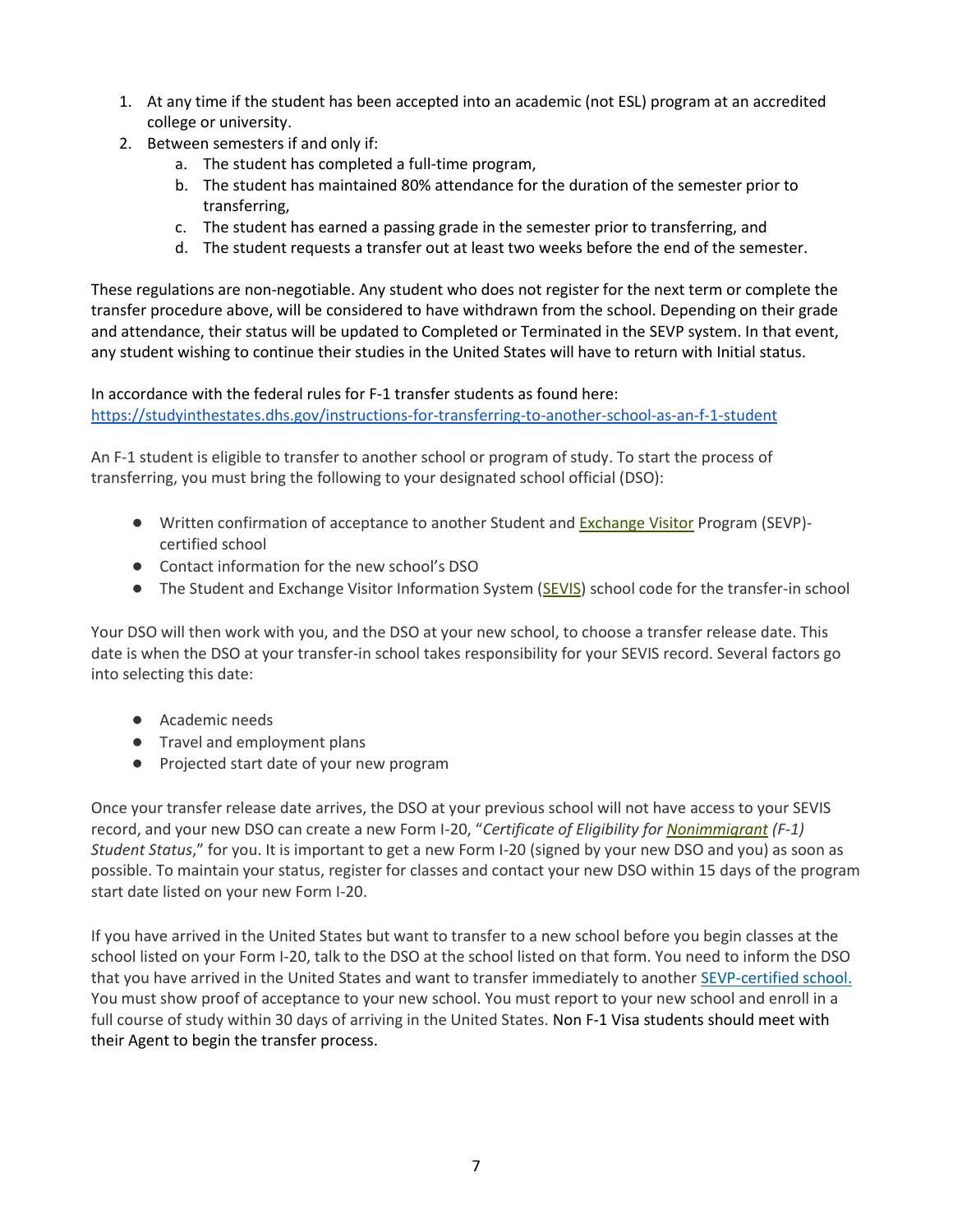## **ESL Course of Study Goal and Purpose by Level**

#### **Basic Level I** (Total Hours: 270 hrs./semester)

#### COURSE GOALS AND PURPOSES:

The primary goal of the course is to promote English language competency for personal purposes, applying learned and rehearsed English to real-life situations. The emphasis is on literacy and communication skills that result in the student functioning in school and society as rapidly as possible. The secondary goal of this course is to complete all the basic levels to move up to the next level. This course is designed around the competency-based model of instruction. The content covered in this course focuses on understanding through the areas of fundamental listening, speaking, reading, writing, language function, language form, and cultural literacy. After this level of instruction, students can organize and produce learned and rehearsed spoken language fluently in routine and familiar situation with familiar audience; can listen and understand simple phrases and sentences in highly structured settings with frequent opportunity for repetition; read common sight words, and understand sentence level reading; can independently accomplish simple and structured reading activities in a range of comfortable and familiar settings; can write simple sentences using familiar words and phrases to describe familiar objects, events, and experiences; using simple punctuation, and can demonstrate some control of basic grammar and spelling. A high level of support is provided. For English language learners, level of ease and confidence in using English may low, even in familiar contexts.

#### **Basic Level II** (Total Hours: 270 hrs./semester)

#### COURSE GOALS AND PURPOSES:

The goal of the course is to promote English language competency for personal purposes, applying learned and rehearsed English to real-life situations. The emphasis is on communication skills that result in the student functioning in school and society as rapidly as possible. The secondary goal of this course is to complete this level to move up to the next level. This course is designed around the competencybased model of instruction. The content covered in this course will focus on understanding through the areas of fundamental listening, speaking, reading, writing, language function, language form, and cultural literacy. After this course, students can speak short utterances in familiar settings with familiar audiences and ask simple questions related to survival needs and simple social interchanges; can listen for structured and well-defined purposes related to maintaining personal conversations , acquiring information, or completing basic transactions with support of repetitions and slow rate of speech; can read and comprehend words in small blocks of simple text slowly but easily to independently accomplish simple, well-defined, and structured activities in familiar contexts when vocabulary is controlled; can write several simple sentences with a great effort to accomplish writing activities in familiar settings using simple punctuations. For English language learners, level of ease using English is growing but varies depending on the level of familiarity with the audience and purpose and the stressfulness of the context.

#### **Intermediate Level I** (Total Hours: 270 hrs./semester)

#### COURSE GOALS AND PURPOSES:

The primary goal of the course is to promote English language competency for personal, social, and educational purposes, applying English to real-life situations. An integrated skills format allows reading, grammar, speaking/listening, and writing activities to be combined using the more intensive life skill themes. The secondary goal of this course is to complete this level to move up to the next level. This course is designed around the competency-based model of instruction. After this course, students can express basic needs fluently and accurately in familiar settings with one or more familiar listeners,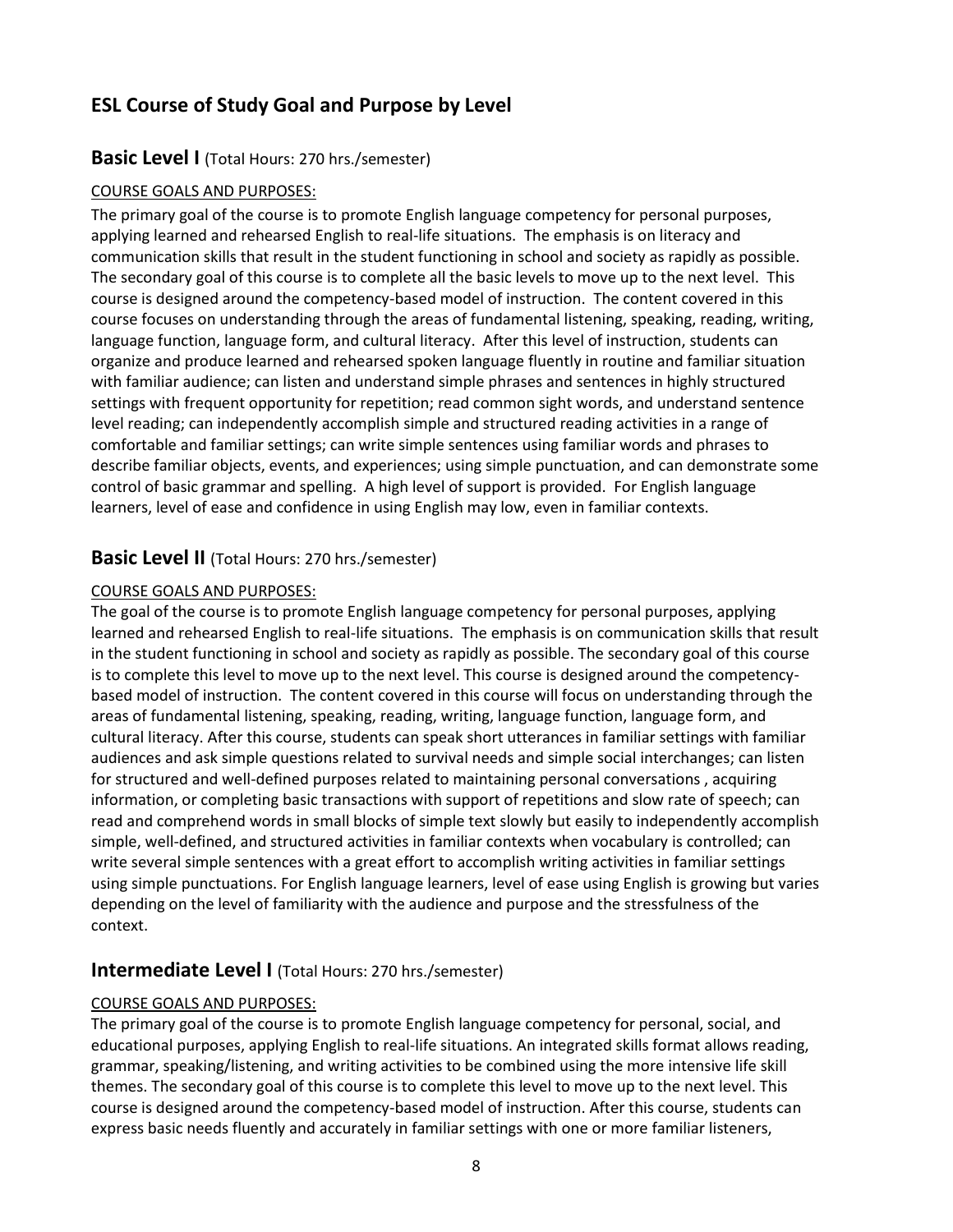engage in social conversations, and monitor comprehension; can listen to basic content related to personal background information, everyday transactions, and common routine tasks in a stable manner; can read and comprehend sentences and even a few paragraphs of simple text to accomplish simple, well-defined, and structured reading activities in a range of comfortable and familiar settings; can write short, structured sentences and even a paragraph on familiar topics with some effort to complete writing activities in a few comfortable and familiar settings with control of basic grammar structures, spelling, and punctuation. A moderate level of support is provided. English language learners display growing comfort using English in simple interactions and social situations but may be less at ease in more complex and/or stressful contexts.

#### **Intermediate II** (Total Hours: 270 hrs./semester)

#### COURSE GOALS AND PURPOSE:

The primary goal of the course is to promote English language competency for personal, social, and professional purposes applying English to real-life situations even in broader social interactions such as workplaces. An integrated skills format allows reading, grammar, speaking/listening, and writing activities to be combined using the more intensive life skill themes. The secondary goal of this course is to complete this level to move up to the next level. This course is designed around the competencybased model of instruction. After this course, students can speak fluently and accurately in less familiar settings when provided with some support; can comprehend relatively unstructured conversations and presentation of moderate length and not adjusted audio material for English learners; can quickly and accurately read and comprehend even a few pages of simple text to independently accomplish welldefined and structured reading activities; can write simple narrative, informative, or expressive texts of a few short paragraphs with some effort but with fewer errors; can independently complete various types of writing activities. Appropriate strategies (e.g., finding meanings or purposes, appropriate reading strategies, context clues, inference skills, and self-proofreading) are developed to become more competent English learners. English language learners display growing comfort in communicating with native speakers in various interactions and social situations.

#### **Advanced I** (Total Hours: 270 hrs./semester)

#### COURSE GOALS AND PURPOSE:

The primary goal of the course is to promote English language competency for social, professional, academic purposes, applying English to real-life situations. The emphasis is on reading, writing, and learning to learn skills for the academic context. An integrated skills format allows reading, grammar, speaking/listening, and writing activities to be combined using the life and academic themes. The secondary goal of this course is to complete this level to move up to the next level. This course is designed around the competency-based model of instruction. After this course, students can speak fluently in familiar or less familiar settings with less support, and utterance can be generally understood by unsupportive, unskilled listeners; can understand most English language communication at less adjusted speed and often can function successfully (with some support) in adult academic classrooms with native English speakers; can read and comprehend multiple pages with a variety of texts at an appropriate pace to independently analyze and accomplish reading activities with more authentic materials; can write a few well-structured paragraphs with less hesitation that include the stability of punctuation and grammar structures and can edit and revise to improve communication. Appropriate strategies (e.g., finding meanings or purposes, appropriate reading strategies, context clues, inference skills, and self-proofreading) are developed to become more competent English learners. English language learners display comfort in communicating with native speakers in various interactions and social situations.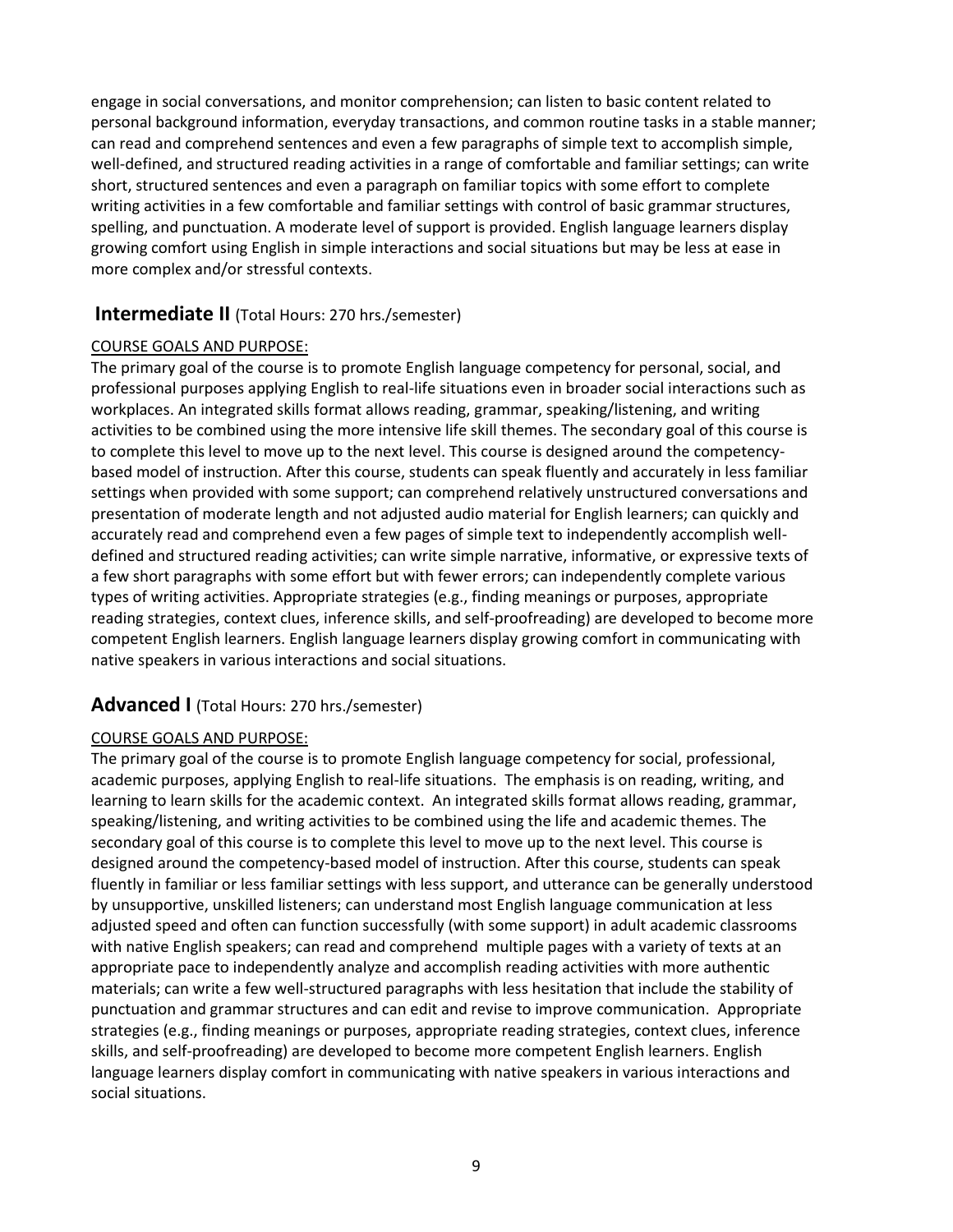#### **Advanced II** (Total Hours: 270 hrs./semester)

#### COURSE GOALS and PURPOSE:

The primary goal of the course is to promote English language competency for academic and professional purposes, applying English to university or workplace settings. The emphasis is on reading, writing, and learning to learn skills for the academic context. The secondary goal of this course is to complete all the courses. This course is designed around the competency-based model of instruction. The content covered in this course will focus on understanding and applying English through the areas of listening, speaking, reading, writing, language function, language form, and cultural literacy, and current events. After this course, students can speak fluently and accurately in most setting with unfamiliar audiences when provided with minimal support; can functions independently in most social and work situations and comprehend relatively complex and unstructured conversations or presentations requiring the integration and summary of several data sources or media with limited need for guidance and repetitions; can comprehend most English language occurred at normal speed and often can function successfully with native English speakers outside of school; can read a variety of challenging texts in a variety of authentic settings such as newspaper and novel; can write coherent steps or wellconstructed paragraphs for varied purposes related to professional and academic fields with the mastery of punctuation, grammar structures, self-proofread, and revise to improve communication. Appropriate strategies (e.g., finding meanings or purposes, appropriate reading strategies, context clues, inference skills, and self-proofreading) are developed to become competent English learners. English language learners display great comfort in communicating with native speakers in various interactions and social situations.

#### **TOEFL** (Total Hours: 270 hrs./semester)

#### Course Goals and Purpose

The TOEFL Program is designed to teach the language skills and test-taking strategies needed to achieve a competitive score on the reading, writing, listening, and speaking segments of the TOEFL iBT. Students will take practice TOEFL tests to become familiar with the exam. They will then analyze results to find areas to improve using the skills learned. The program includes: test taking strategies for a successful score on the TOEFL Exam, TOEFL level vocabulary in context and Intensive work on listening, speaking, reading, and writing skills. To be admitted into the class, prospective students must be have successfully completed level 6 (Advanced II). A TOEFL placement test will be administered to determine a student's strengths and weaknesses.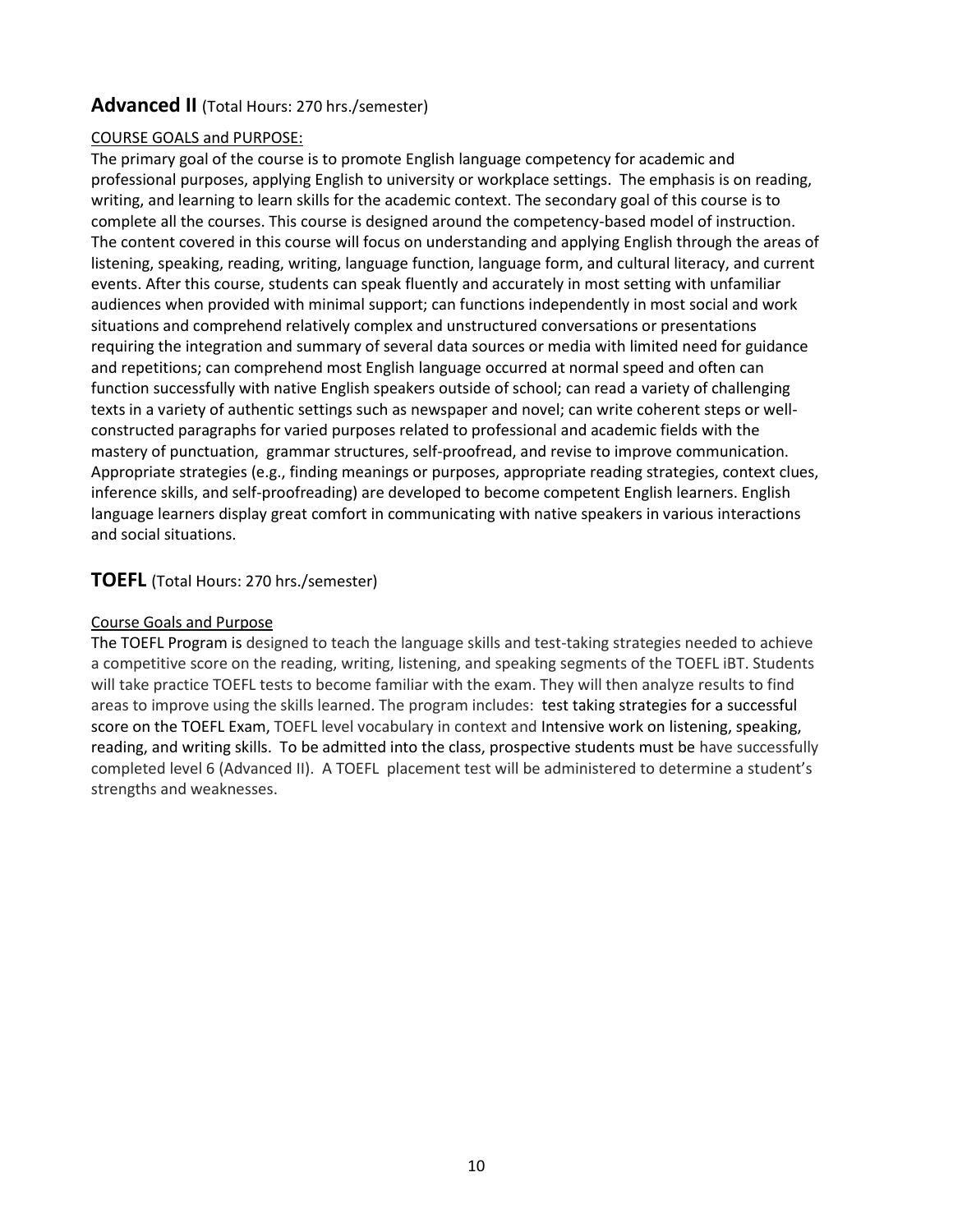## **PART 4. Student Expectations Policies**

#### **Student Registration**

First time registrants are required to participate in a student orientation program, which will review all registration policies at LISMA Language Center. At that time, they will also meet with a Student Agent to thoroughly review the process of entering the United States for the purpose of studying. An introduction to living in the United States and places of importance in the surrounding areas are also discussed.

Students should register for classes as soon as they are eligible to do so. Following an advisement session, a placement exam is given. It will be graded by a qualified teacher on staff and placement will be determined.

#### **Registration for classes**

Students are to register for classes as soon as they are eligible to do so with the assistance of a Student Agent. Before registering for the first time, all students participate in an orientation, which includes an academic advising session. During this session, a complete overview of the enrollment and registration process is provided. The enrollment agreement is carefully reviewed with each student. The enrollment agreement contains information relevant to registration, hours of school operation, cost of the program, course schedule, attendance policy, leave of absence information, withdrawal policies, graduation information and program refunds. This document also contains grading system for the school. If the student has very limited English language skills, there school provides a person who can clearly explain the process in their native tongue.

Continuing students must register in person, before the start of the next session.

#### **Attendance**

All students must maintain a minimum of 80% attendance in order to pass each level of instruction. Students are expected to attend classes for the number of hours for which they have enrolled in order to maintain their F-1 status.

If a student will be absent due to illness or academic hardship for an extended time, the student should speak with their agent and the DSO about obtaining permission for a reduced course load. Full instructions can be found here[: https://studyinthestates.dhs.gov/sevis-help-hub/student](https://studyinthestates.dhs.gov/sevis-help-hub/student-records/manage-program-dates-registration-and-course-load/reduced-course-load)[records/manage-program-dates-registration-and-course-load/reduced-course-load](https://studyinthestates.dhs.gov/sevis-help-hub/student-records/manage-program-dates-registration-and-course-load/reduced-course-load)

Students are not allowed to take a vacation or leave the U.S. during the academic term. This would be immediate cause for Terminated status. See Leave of Absence if you need to leave the country during the academic term.

For short term illnesses, a medical note can be provided as proof that you had a legitimate absence from class. That does not change your obligation to have a total of 18 hours of instruction per week or to be responsible for the work that you missed in class. Any class missed must be made up regardless of medical note.

#### **Leave of Absence**

A Leave of Absence may be granted if the reason is determined to be valid by school officials. A written request for a leave must be submitted prior to the leave of absence. A leave of absence cannot exceed thirty (30) days. Only one leave of absence may be granted to a student in any 12-month period.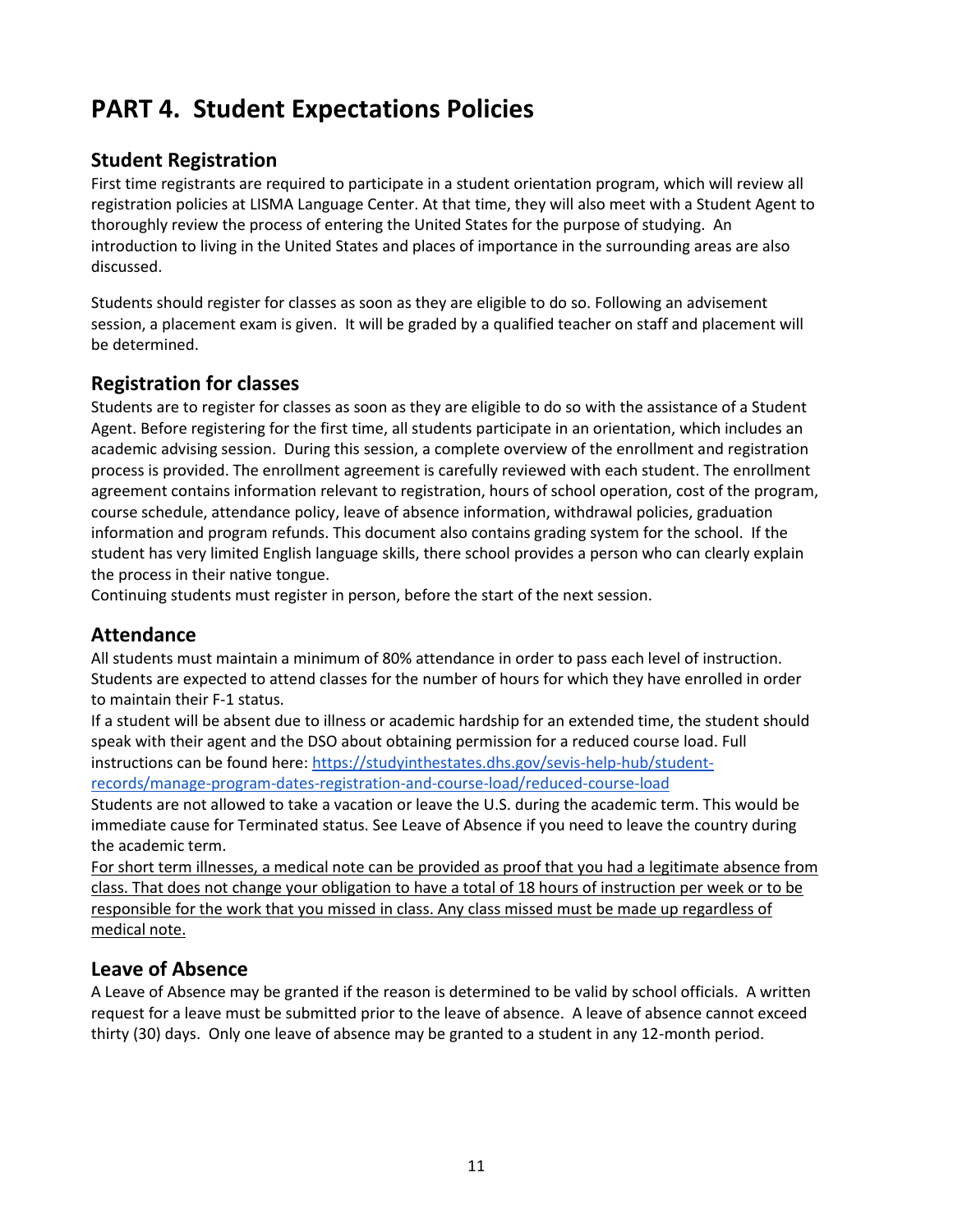#### **Annual Vacation**

As per the U.S. Department of Homeland Security and the provisions of your F-1 visa, each student is entitled to an annual vacation after having completed one full year of study as well as an annual vacation in the subsequent years. The policy is:

"You are eligible to take an annual vacation after completing an academic year at a Student and [Exchange Visitor](https://studyinthestates.dhs.gov/glossary/E/#Exchange%20Visitor) Program (SEVP)-certified school, and once every year after that. Many students take annual vacation during the summer, and it usually lasts about as long as a semester or term of your school year.

You must be enrolled in a full course of study during all the terms of the school year other than your annual vacation. Talk to your DSO to learn when you are eligible for your annual vacation.

If you want to continu[e taking classes during the summer](https://studyinthestates.dhs.gov/2015/08/questions-from-designated-school-officials-can-an-f-student-take-classes-in-the-summer) during your annual vacation, you do not need to enroll in [a full course of study](https://studyinthestates.dhs.gov/full-course-of-study)."

Refer to Study in the States for more information[: https://studyinthestates.dhs.gov/](https://studyinthestates.dhs.gov/)

LIC/LISMA Language Center offers an annual vacation schedule that provides students with a range of opportunities. In order to be able to offer this kind of vacation time, the other policies regarding attendance and transfer out rules MUST be strictly adhered to. LIC/LISMA Language Center has the best interests of all students as part of the school's mission; therefore, the policies have been developed in a way that allows a student to maintain status without undue burden. Any questions or concerns should be addressed to the agent, director, and DSO.

#### **Re-Admission**

Any student who has withdrawn from the school and desires re-admission must sign a new enrollment agreement for the hours remaining to complete the program. The student will be retested to determine his/her level of proficiency. Any tuition due to the school will be determined and payment must be arranged before re-admittance. Students will be charged the hourly rate for the hours that they need to complete the program. Students will be permitted to re-enter at the discretion of the Executive Director and after a careful review of their academic records. A student requesting re-admittance after failing to maintain satisfactory progress will not be admitted for one grading period. If reinstated as a regular student, he or she will be placed on academic probation until at least the following grading period.

#### **Examinations**

Students will be given tests and quizzes throughout each term as well as a midterm and final.

#### **Completion of Program**

A student must have completed all required courses, passed each level of proficiency, attended at least eighty percent (80%) of class hours offered, and satisfied all financial obligations before he or she is eligible to graduate. The school awards a certificate of completion for all programs.

#### **Report Card**

Report cards provide Academic Grade, Proficiency Level Evaluation and Teacher Comments. All students have the right to appeal the grade and explain his/her ESL needs and receive support from their teachers or the Academic Director.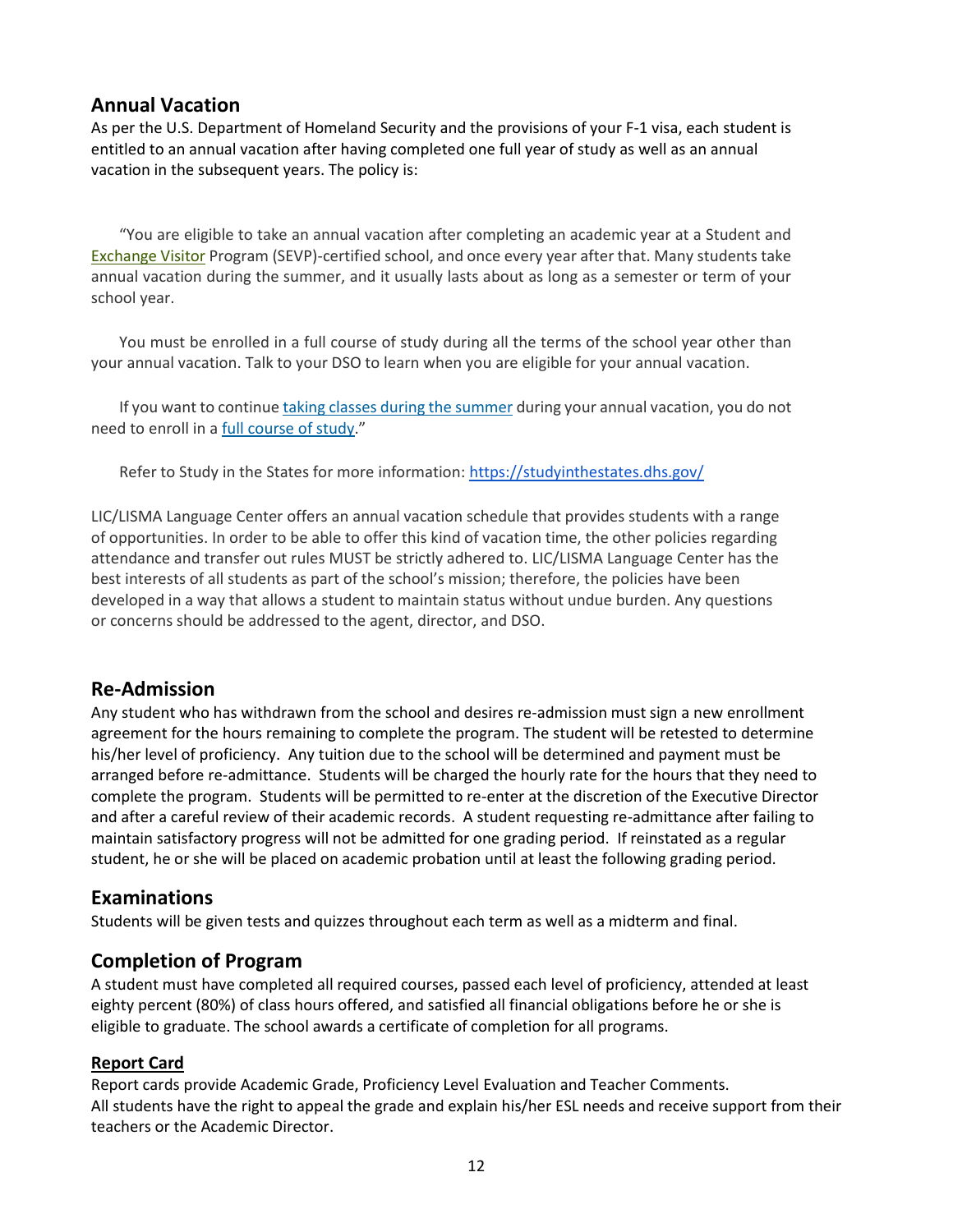#### **Grade Appeals**

If a student feels that a grade that they have been given in a particular course is unfair, the student should write a written appeal stating the course, grade, and the grade they feel they have earned. This document should be given to the Academic Director, who will arrange a meeting with the faculty member, Student Agent, and student to resolve the issue.

#### **Incomplete**

If circumstances beyond the student's control inhibit the student's ability to complete the work for a course on time, the student is responsible for informing the instructor of the circumstances immediately. At the discretion of the instructor or Academic Director, a temporary report of I (Incomplete) maybe assigned, signifying that the student has been granted additional time to complete the requirements for the course. After granting an "I", the Academic Director will set a date for the completion of requirements. The date will be no later than four weeks after the grade has been granted.

### **Withdrawal**

A mark of "W" is recorded when a student withdraws from a course after the first ten days of classes.

#### **Course Policies**

1. Late work: Students are expected to complete all missed class and homework assignments should they be absent from class. They will be penalized for any missed assignments.

2. Professionalism: Students are expected to act in a courteous and professional manner at all times and should be respectful of their classmates' views and opinions at all times. Cell phones are to be kept on vibrate and students are to leave the classroom in a quiet manner, so as not to disturb others, should they need to make or receive a phone call.

#### **Student Responsibilities in the Classroom**

Students are expected to:

- Attend classes regularly unless other arrangements are made (see Leave of Absence)
- Arrive for class on time and leave the classroom only at the end of the class
- Engage in class discussions and activities when appropriate
- Exhibit classroom behavior that is not disruptive to the learning environment
- Keep all electronic devices off or on vibrate mode during classes

## **Course Responsibilities**

Students are expected to:

- Observe the requirements for the course
- Obtain and understand the course syllabus
- Adhere to one of the four schedules offered by the school except in the case of pre-approved make-up classes
- Keep up with the course work and take all scheduled examinations
- Address any conflicts in the syllabus and the exam schedule as soon as possible
- Review all graded material and seek help if/when necessary
- Notify the instructor of any disabilities that might interfere with the completion of the course work
- Fairly and thoughtfully complete the course evaluation form

## **Academic Progress**

Students are expected to take an active part in assessing their academic progress each semester, and to monitor the progress completion of their graduation requirements. They are expected to:

● Review academic policies and procedures described in the current bulletins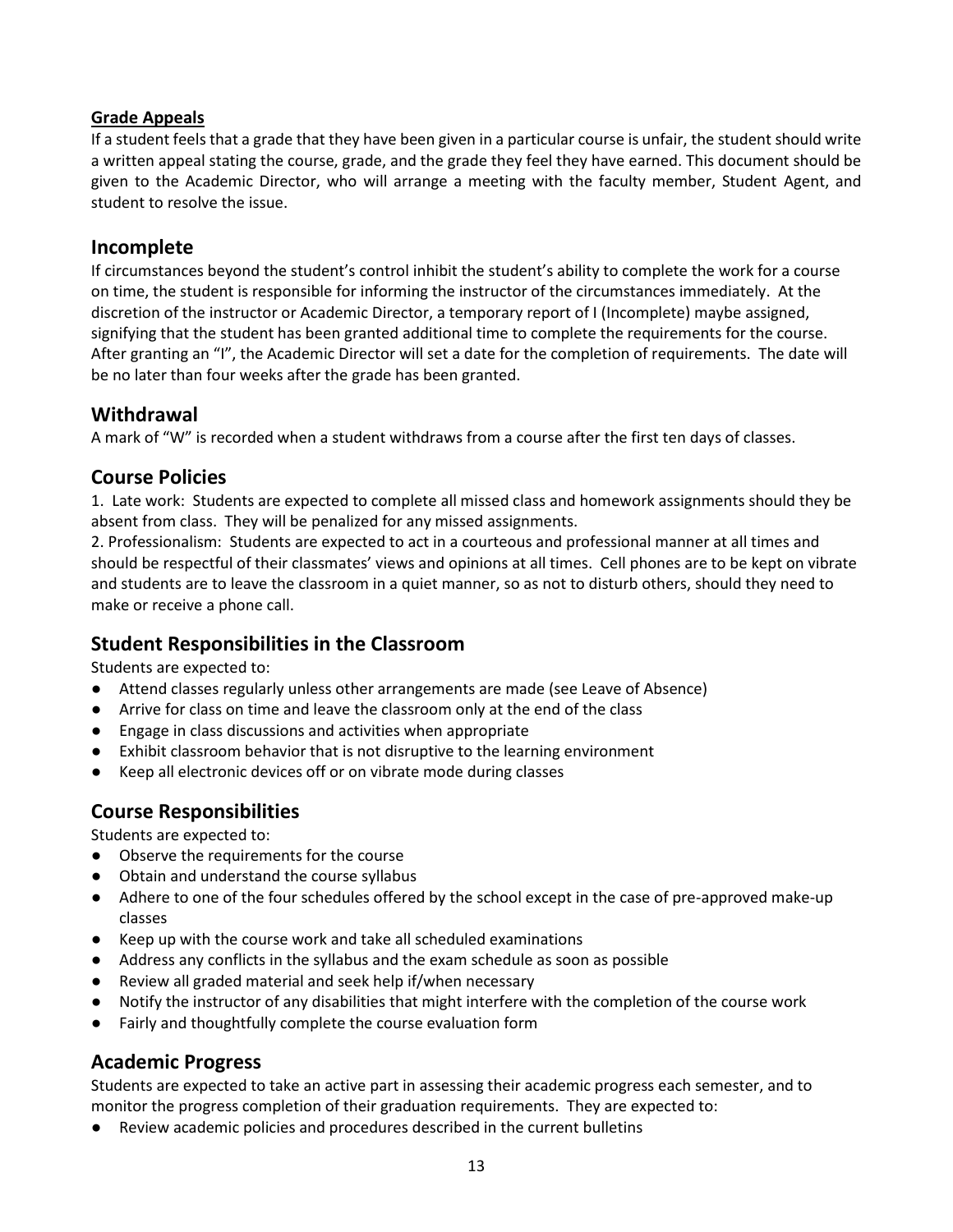- Know the graduation requirements
- Maintain personal copies of tentative plans, progress reports, general educational material until after graduation

#### **Interactions with Faculty, Instructors, and other Students**

Students are expected to:

- Understand the concept of academic honesty and adhere to its principles
- Be respectful and polite to all instructors and other students
- Be familiar with and abide by the school's sexual harassment policy
- Consult this manual for all other aspects of student conduct both in and out of the classroom

#### **Academic Advising**

Academic advising involves exploring the student's personal, academic, and career goals. It is designed to develop each student's program choice. Agents explain academic regulations, help students select courses and plan their program. Agents are available on a walk-in basis and by appointment.

#### **Student Educational Records**

The Federal Family Educational Records and Privacy Act of 1974, sets requirements designed to protect the privacy of students concerning their records maintained by the campus. FERPA affords students certain rights with respect to their educational records. These rights include:

The right to inspect and review the student's educational records within 45 days of the request for access; The right to request an amendment to the student's education records that the student believes is inaccurate or misleading.

The right to consent to disclosures of personally identifiable information contained in the student's educational records, except to the extent that FERPA authorizes disclosure without consent to school officials with legitimate educational interests, including but not limited to administrative, academic, or support personnel (including law enforcement and health services); Long Island Conservatory attorneys, auditors, or collection agents; or assisting another school official in performing his/her tasks. The school will disclose educational records without consent to officials of another school in which a student seeks or intends to enroll.

The right to file a complaint with the U.S. Department of Education concerning alleged failures to comply with regulations. The office's address is:

> Family Policy Compliance Office U.S. Department of Education Washington, D.C. 20202

In addition, Long Island Conservatory is authorized to release "Directory Information" concerning students. "Directory Information" includes: student's name, address (including email), telephone numbers, date and place of birth, major field of study, class likenesses used in publications, dates of attendance, degrees/diplomas and awards and previous institutions attended.

#### **Address Validation**

Students must notify the school's ESL office whenever his/her contact information has changed. (Address/telephone number/ email address).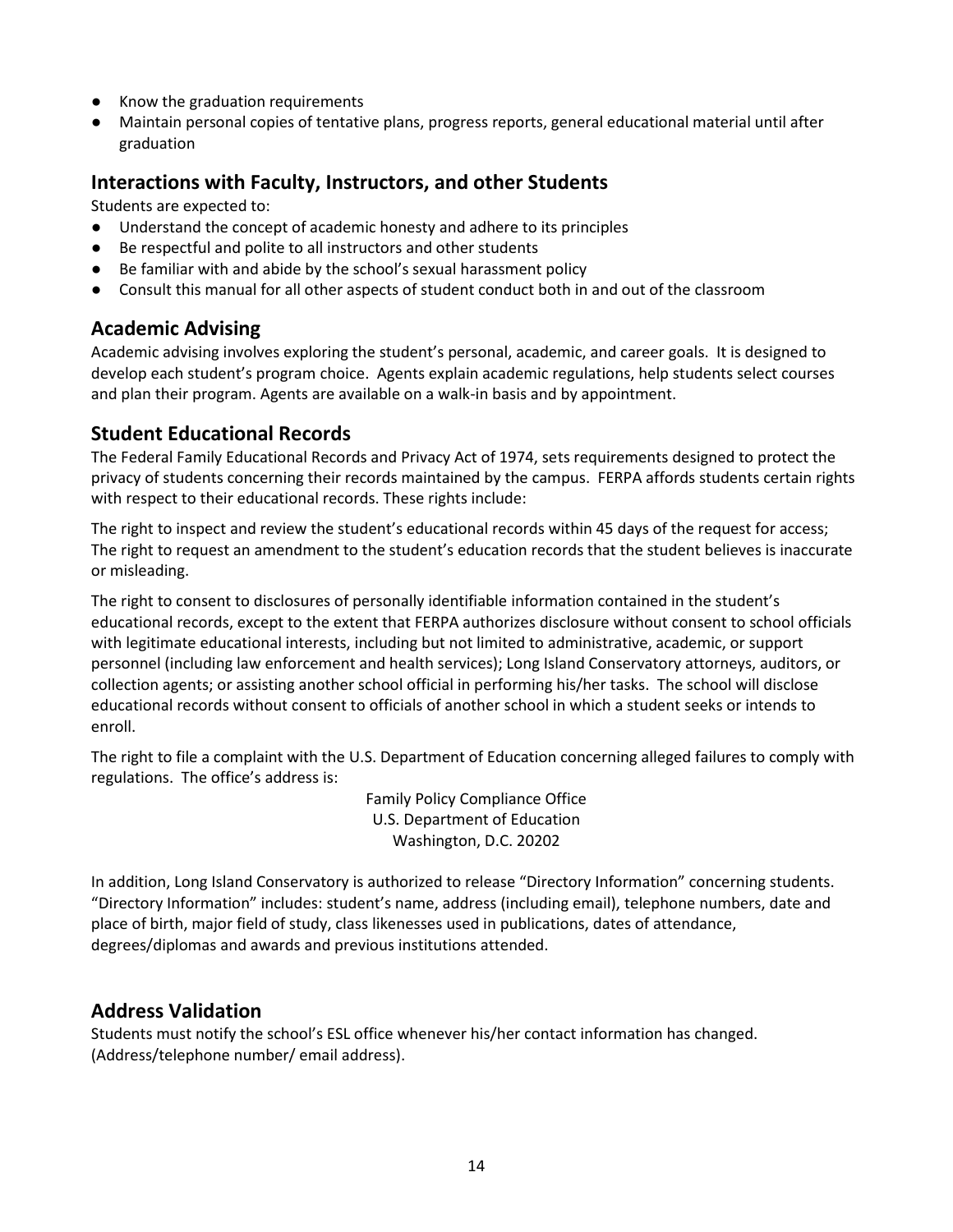## **Student Grievance Procedures**

Students should try to resolve their complaint directly with the school unless they believe that the school would penalize them for the complaint. To make a formal complaint, students must submit their grievance in writing, to either the Director of ESL or the President of the School, as indicated below.

Students are encouraged to follow the following steps if they feel they have an issue that needs to be resolved:

- 1. Meet with your instructor to discuss the issue. The instructor and the student should both sit down and discuss the issue at hand and explore possible solutions.
- 2. Notify the director in writing**.** If the student is unable to resolve the issue with the instructor he or she should notify the director of the campus in writing. After receiving the complaint, the director will, within 72 hours schedule a meeting with the student to address the concern. The meeting will take place within 5 business days of the complaint being received. The director will meet with both the student and the instructor (either individually or jointly) and make a reasonable attempt to resolve the complaint to the satisfaction of both parties.
- 3. Notify the President/Owner of the school in writing**.** If the complaint still has not been resolved, then the student should notify the president/owner of the company in writing. Upon receiving the complaint, the president shall respond to the student within 5 business days. The president will meet with the student, instructor, and director, either separately, or jointly, to satisfactorily resolve the issue at hand. If the situation still has not been resolved, the student should continue to the final step of the grievance process:
- 4. Contact the NYS Licensing Body; The school is licensed by the Bureau of Proprietary School Supervision, BPSS.

The steps you must take to file a complaint with the New York State Education Department are*:*

- 1. Write to the New York State Education Department at 116 West 32nd Street, 5th Floor, New York, New York 10001, or telephone the Department at (212) 643-4760, requesting an interview for the purpose of filing a written complaint. Bring all relevant documents with you to the interview, including an enrollment agreement, financial aid application, transcripts, etc. An investigator from the Department will meet with you and go through your complaint in detail.
- 2. If you cannot come for an interview, send a letter or call the office to request a complaint form. You must complete and sign this form and mail it to the office. Please include with it copies of all relevant documents. You should keep the originals. *You must file a complaint within two years after the alleged illegal conduct took place.* The Bureau cannot investigate any complaint made more than two years after the date of the occurrence.
- 3. The investigator will attempt to resolve the complaint as quickly as possible and may contact you in the future with follow-up questions. You should provide all information requested as quickly as possible; delay may affect the investigation of your complaint. When appropriate, the investigator will try to negotiate with the school informally. If the Department determines that violations of law have been committed and the school fails to take satisfactory and appropriate action then the Department may proceed with formal disciplinary charges.

*Where can students file a complaint or get additional information?* Contact the New York State Education Department at:

> **New York State Education Department 116 West 32nd Street, 5th Floor New York, New York 10001 Attention: Bureau of Proprietary School Supervision**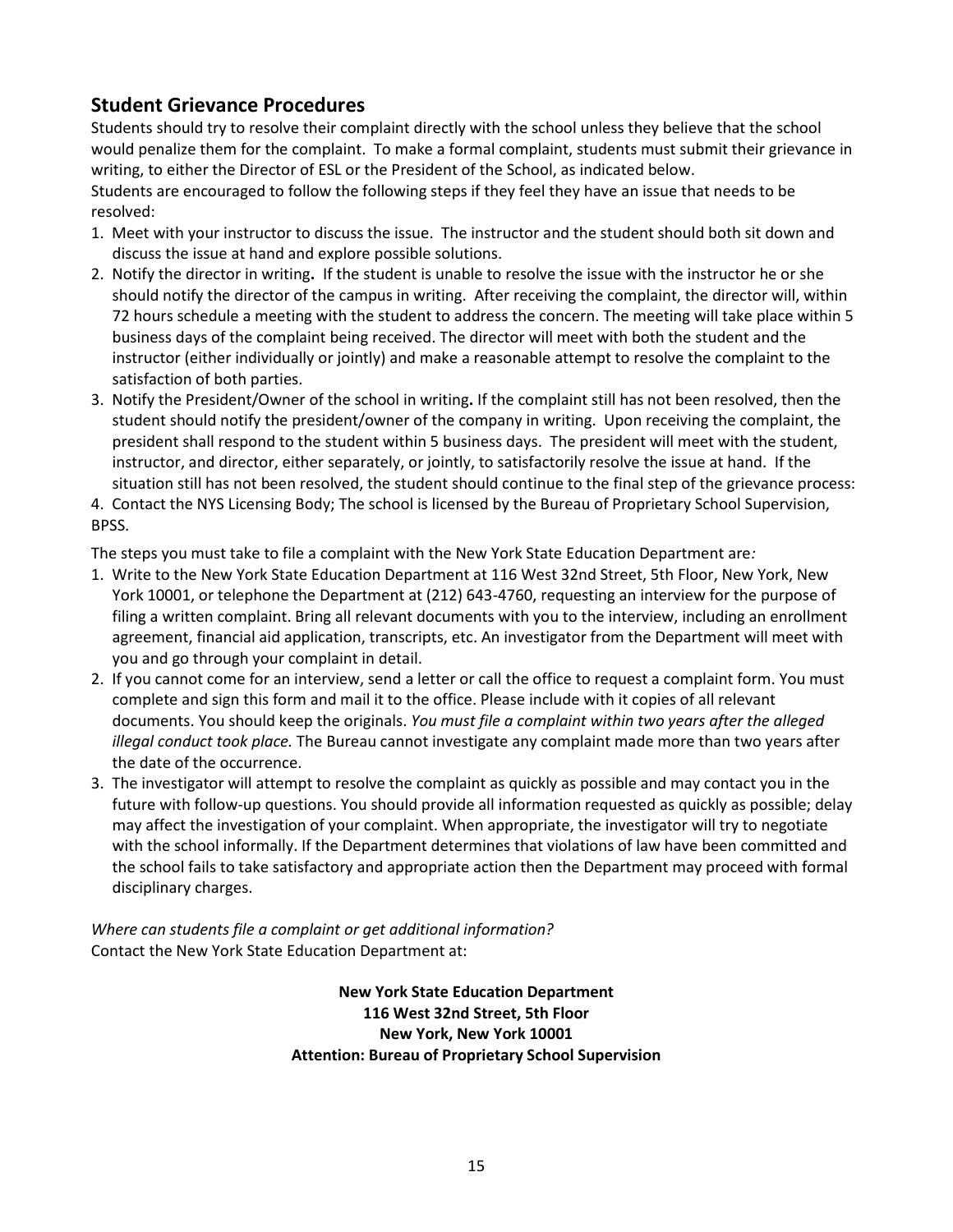## **PART 5. General School Policies**

#### **Campus Regulations**

Basic rights and responsibilities are guaranteed to all members of our society. Members of an academic community have, in addition, particular rights and obligations tailored specifically for the school environment. The regulations and procedures in this document pertain mainly to on-campus conduct. The school fully expects that individuals will be responsible for their conduct at all times and that they will be cognizant of and in compliance with local, state and federal laws. Campus regulations serve to supplement these laws. Every aspect of school life shall be free from discrimination on the basis of race, color, religion, gender, ethnic background, sexual orientation, age, marital status or disability. No person shall engage in conduct detrimental to the school.

## **Academic Integrity**

Students are expected to maintain the highest standards of honesty in their school work. Cheating, forgery, and plagiarism are serious offences, and students found guilty of any form of academic dishonesty are subject to disciplinary action, which may include termination from the program.

Cheating is defined as giving or obtaining information by improper means in meeting academic requirements. No person shall take, steal or otherwise obtain in an unauthorized manner any piece or pieces of writing which contain the questions or answers to an examination scheduled to be given to any individual enrolled in any course of study offered by the school.

Forgery is defined as the alteration of school forms, documents, or records or the signing of such forms or documents by someone other than the proper designee.

Plagiarism is the representation of, intentional or unintentional, of someone else's words or ideas as one's own. When using another person's words in a paper, students must place them within quotation marks or clearly set them off in the text and give them footnoting. When students use only the ideas and change the words, they must clearly identify the source of the ideas. If students have questions about what constitutes plagiarism, it is their responsibility to clarify the matter by conferring with the instructor.

Faculty members are responsible for reporting all cases of cheating, plagiarism and/or forgery to their Department Director and to the Dean of Academic Affairs. Academic penalties may range from a failure for a specific piece of work in a course to a failure of the course itself.

## **Responsibilities Regarding Accessing Email**

Students are required to access their personal email accounts regularly and to read all emails from the Long Island Conservatory regarding school matters. Email serves as one means of announcing events and calendar changes; students are expected to plan accordingly or communicate with administrators if they have a conflict with a particular meeting day/time that is announced.

## **Copyright Policy**

LIC/LISMA Language Center requires all faculty, staff, and students to comply with all state and federal laws including copyright laws. The students, faculty, and staff at Long Island Conservatory have access to the fundamentals of copyright law and LIC/LISMA Language Center's guidelines for educational use of copyrighted materials at the main desk and the U.S. Copyright Office's Home Page[: http://www.copyright.gov/](http://www.copyright.gov/)

#### **Physical Abuse**

No person shall attempt to cause physical injury by subjecting another to physical conduct (i.e. striking, shoving, kicking, and/or slapping). No person shall recklessly cause physical injury to any member of the school community. Any student found committing such offenses will be subject to disciplinary probation.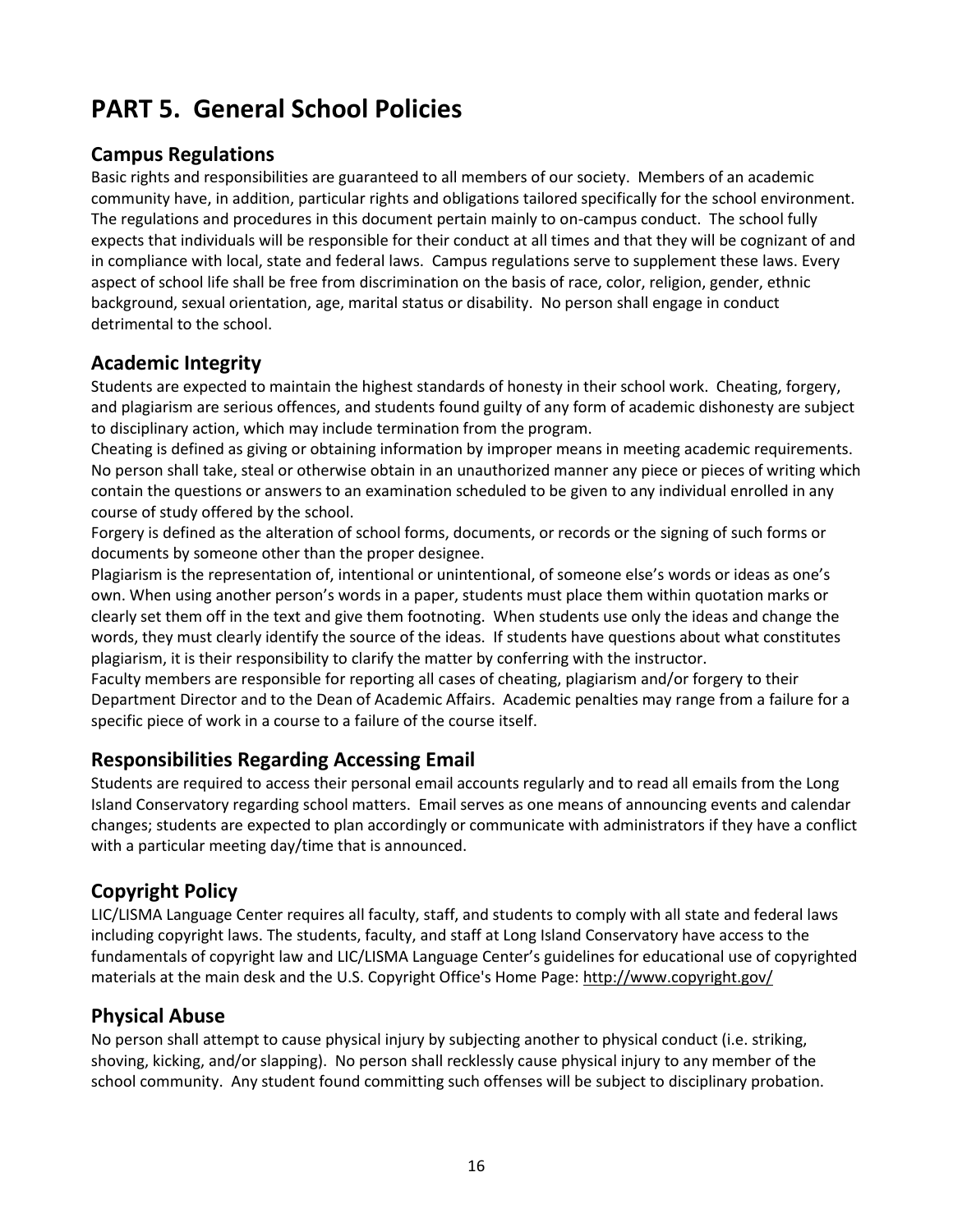### **No Children and Pets**

Children and pets are not allowed in the classroom. Any student who brings a child or a non-service animal into the classroom will be asked to leave and forfeit attendance for that day. There cannot be any exceptions to this rule by the standards and regulations set forth by the state.

#### **Harassment**

No person shall engage in a course of conduct or commit acts that alarm or seriously annoy another person and serve no legitimate purpose. Such acts include, but are not limited to: obscene language or gesturing, stalking, creating a condition that endangers, intimidates or threatens the health and safety of a member of the school community. Communication by telephone, mail, or any other form, anonymously or otherwise with the intent to cause annoyance or harm shall be deemed harassment. These actions are subject to probation.

## **Narcotics, Illicit Drugs, and Controlled Substances**

No person shall use, manufacture, or have in his/her possession, any narcotic, illegal drug, or controlled substance, not prescribed to them by a licensed physician, including but not limited to: cocaine, heroin, opiates, barbiturates, amphetamines, organic or synthetic depressants, stimulants, and hallucinogens; marijuana and its derivatives or any other substance is strictly prohibited. No sale or otherwise attempt to distribute any narcotic or illegal drug or controlled substance is strictly prohibited.

### **Illegal Weapons**

No person shall possess weapons of any kind, (even if licensed) including, but not limited to nunchaku sticks, firearms, large knives, air guns etc. anywhere on campus.

### **Property Damage**

No person shall take, steal or destroy or damage any property, be it personal or otherwise on campus or any property under the school's control or belonging to another member of the school community. In addition, no person shall in any manner whatsoever deface any property under the ownership or control of the school.

## **Sexual Abuse**

No person or group of individuals shall engage in sexual behavior towards any individual against his/her will without his/her verbal consent.

#### **Sexual Harassment**

According to the Federal Equal Employment Opportunity Guidelines, unwelcome sexual advances, requests for sexual favors, and other verbal or physical conduct of a sexual nature constitute sexual harassment when submission to the conduct is either an explicit or implicit term or condition of employment or academic advancement, or the conduct has the purpose or effect of unreasonably interfering with an affected person's work performance, learning environment, or creating an intimidating, hostile, or offensive work environment.

## **Unauthorized Use of Computer Services**

The campus computing facilities and network resources are available to registered students and officially recognized organizations. They are provided for instructional and research purposes, and must never be used for commercial purposes or personal gain. Students are responsible for all activity associated with their computer accounts.

No person shall violate copyright protections. Copyright protections are created when words are on paper, words are transmitted via email, music is recorded, computer software is written, or images are created. Once done, the work is protected by copyright. If someone wants to use the work, they must get permission from the creator. If permission is not requested, it may be copyright infringement. Copyright infringement is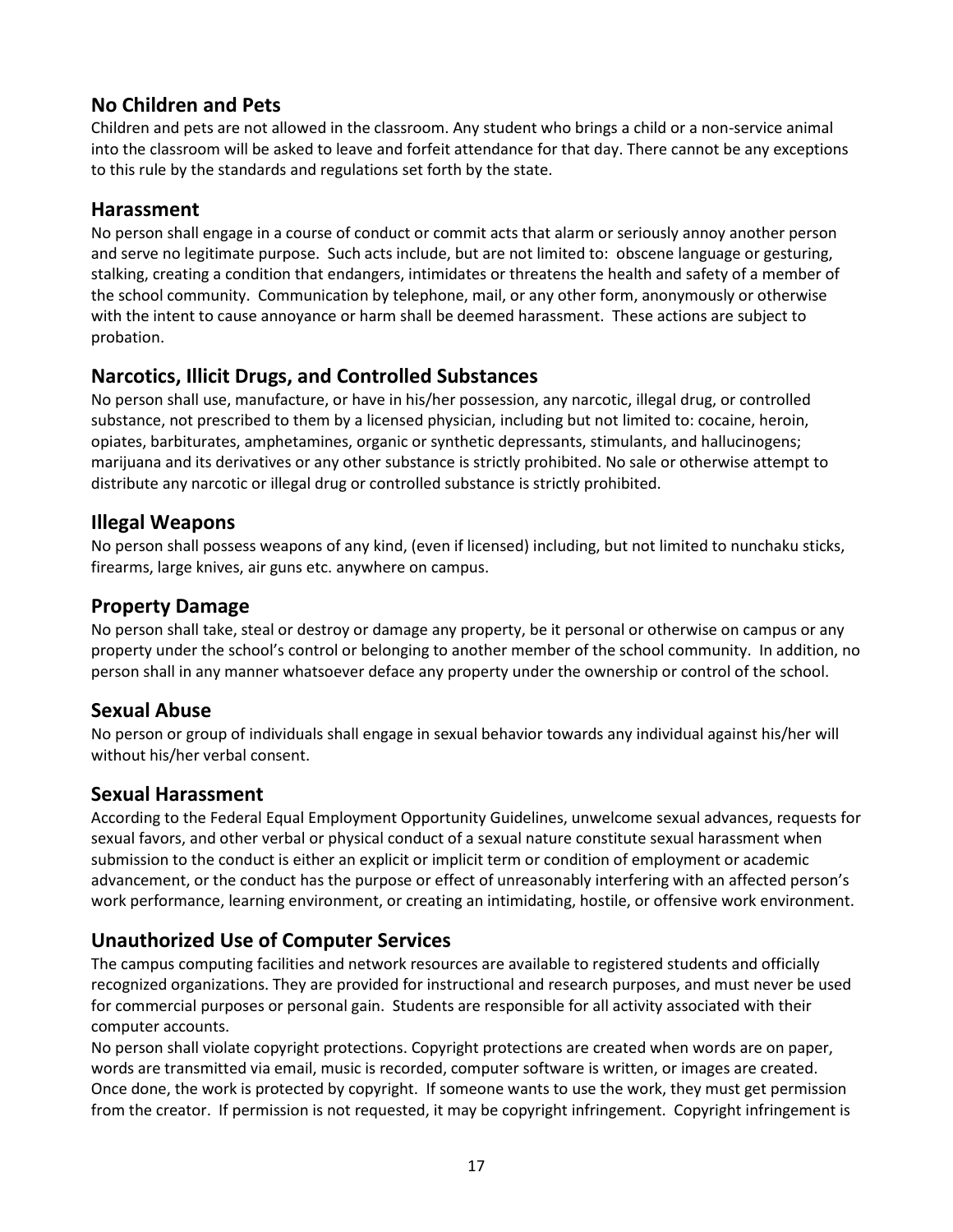any reproduction (download), display, distribution (upload), or public performance without the permission of the copyright owner or unless there is an applicable statutory exception or limitation.

### **Theft**

No person shall take and/or knowingly possess property other than his/her own with intent to benefit himself/herself or a person other than the owner of the property. The penalties will be not less than a Warning Probation.

### **Trespassing**

No person shall enter and/or utilize any facility or service without proper authorization. No person shall enter a facility that they have specifically been prohibited from entering.

### **Disorderly Conduct**

No person shall engage in criminal mischief (vandalism) or recklessly create a public inconvenience or disturbance by fighting, making unreasonable noise, using abusive language or obscene language, or creating a hazardous or physically offensive situation by an act which serves no legitimate purpose.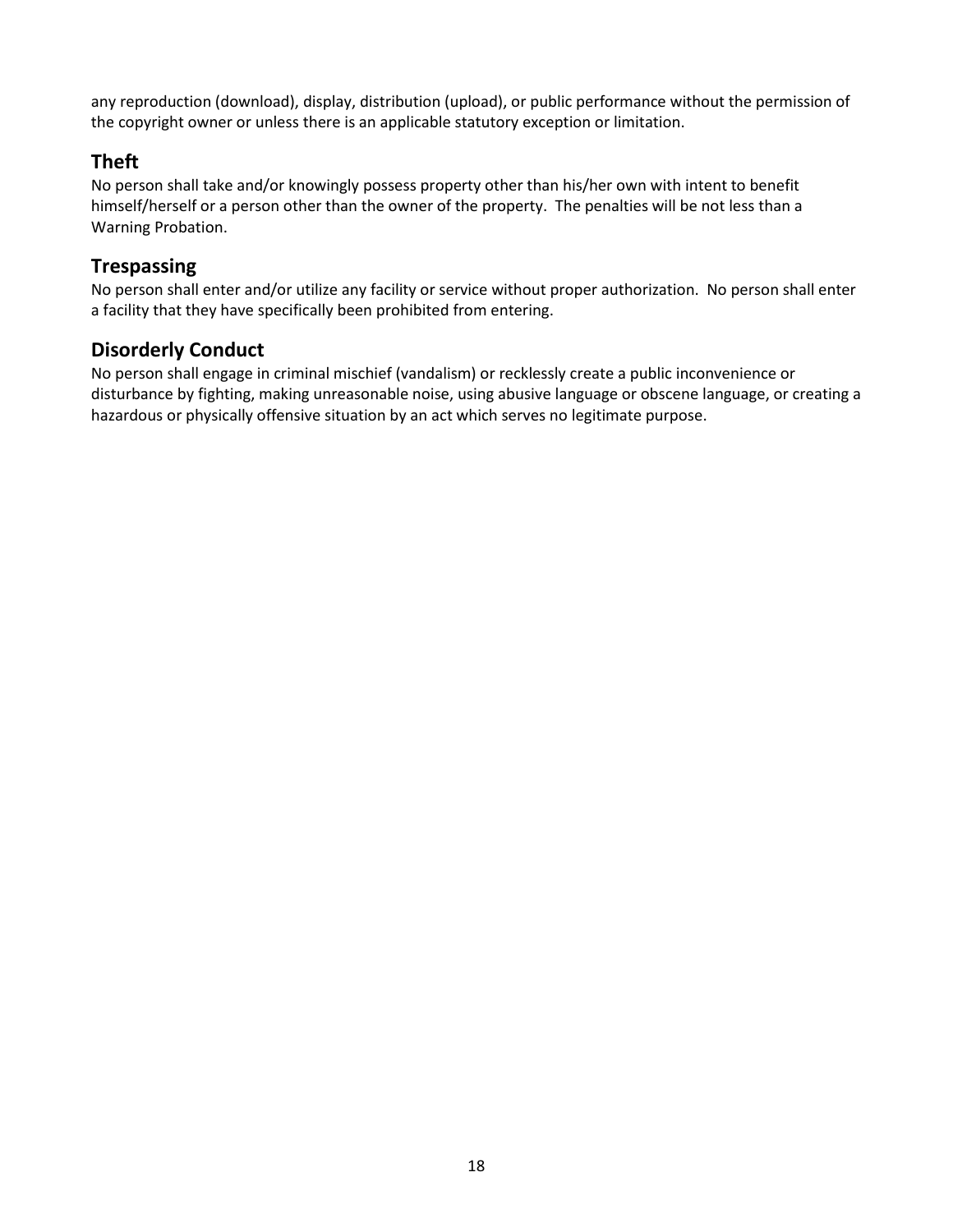## **PART 6: Student Services**

#### **Student Service: Counseling**

Unlimited walk-in academic, personal, and immigration counseling are provided to students. Our agents are sensitive, friendly, and dedicated. They work closely with students to meet all of their personal, academic, and professional needs. We also provide other services for students such as information regarding opening a bank account, applying for a driver's license, etc. To make an appointment, please visit the ESL desk.

#### **Academic Advising**

Academic advising involves exploring the student's goals. It is designed to develop each student's program choice. Agents explain academic regulations, help students select courses, and plan their program. Agents are available on a walk-in basis and by appointment.

#### **Monthly Recreation/Social Events**

While attending school, all students have access to educational, social, and recreational activities. Throughout the course of study, teachers take students on cultural outings/field trips ranging from museum visits, trips to restaurants, outdoor activities, cultural parades, festivals and free concerts. Our staff is also ready to assist students with directions to events and suggestions for activities. To further enhance student's social and cultural experiences, our friendly staff plans annual holiday parties at school to foster school spirit and introduce students to American culture and holidays.

#### **Student ID Cards**

All students are able to receive a student ID Card for a fee of \$5 (USD). Having a student ID card is helpful for receiving discounted admission to many museums and concerts throughout NYC. In order to receive a student ID, students need to submit one passport-sized photo to the Front Desk. For more details, please call LIC/LISMA Language Center at 212-868-1080.

#### **Health Insurance**

Since medical treatment in the U.S. is very expensive, it is highly recommended that all international students purchase health insurance for their stay in the United States. All International students holding F-1/J-1 VISAs have the option of purchasing affordable Compass Health Insurance, or ISO's International Student Health insurance. Students may speak to their agent at any time regarding further information about student health insurance. Though not required in order to enroll in the school, health insurance is very strongly recommended (see warning below).

Warning: in the United States, if an individual experiences a serious illness or accident and needs extensive medical care, the costs of care can be extremely high without health insurance. These costs are your sole responsibility. Therefore, it is strongly recommended that students make sure they hold adequate health insurance coverage while in the United States.

#### **Student Housing**

While LIC/LISMA Language Center will offer assistance when possible to help students find adequate housing, it is ultimately the responsibility of the student to find housing that meets their needs and meets the standards of the local housing authority.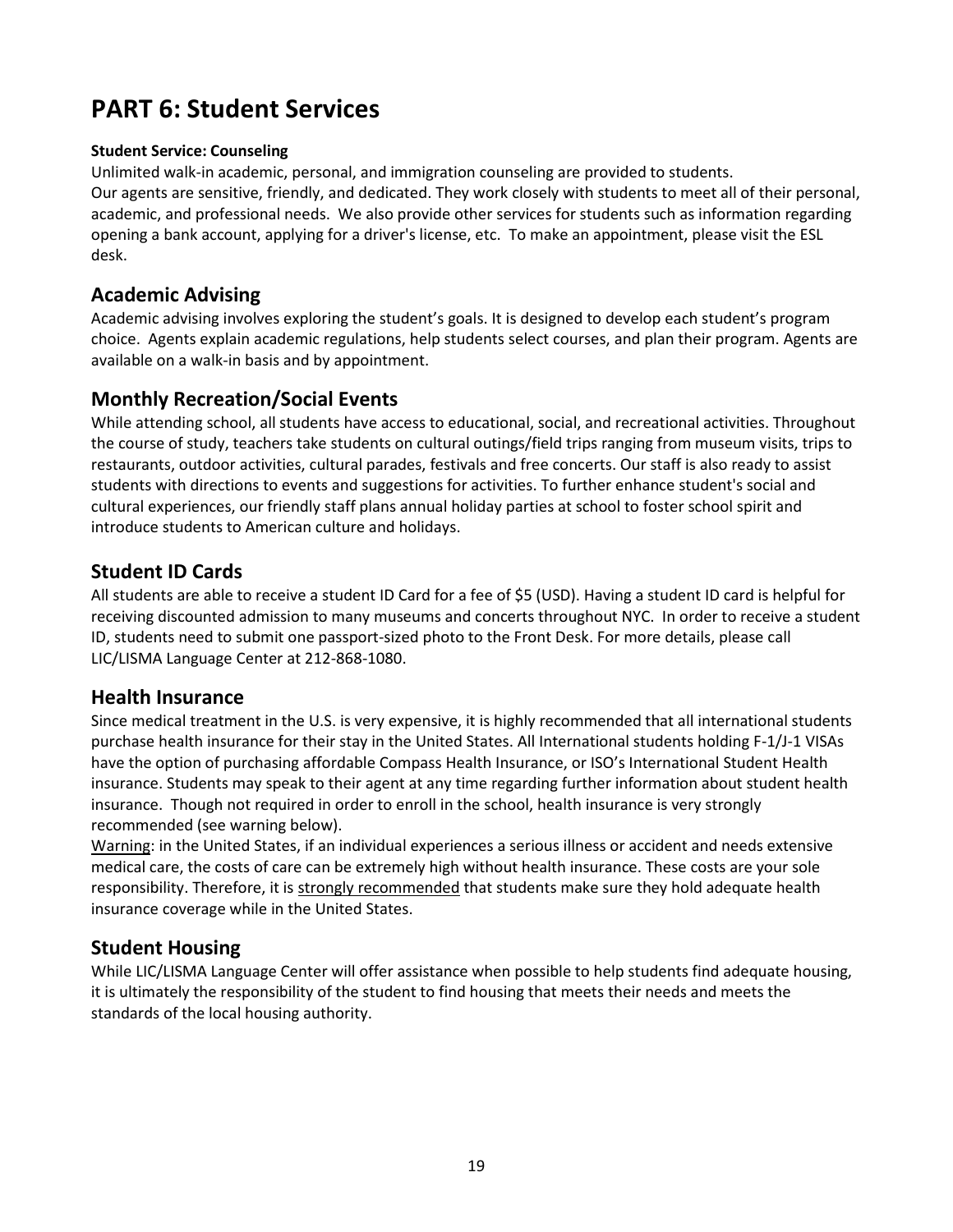## **APPENDIX**

#### **Maintaining Your F-1 Status**

| Initial student reporting: All initial F-1    | Within 30 days of the Program          | <b>SEVIS</b>                   |
|-----------------------------------------------|----------------------------------------|--------------------------------|
| students are required to report to a          | Start Date, register the student       | automatically terminates the   |
| school official within 30 days of the         | record or terminate for no show.       | student record if you fail to  |
| Program Start Date. Update SEVIS to           |                                        | register the student.          |
| indicate whether or not the student           | Alert: Students in Initial Status with |                                |
| has arrived and enrolled.                     | Port of Entry Records                  | Termination reason: No Show    |
|                                               |                                        | - System Termination           |
| Initial student reporting without POE         | Within 30 days of the Program          | <b>SEVIS</b>                   |
| data: If an <i>initigl</i> student record did | Start Date the student record must     | automatically cancels the      |
| not appear in the Alert for Students in       | be registered or cancelled             | student record if you fail to  |
| Initial Status with Port of Entry             | Note: If you know that the student     | register the student           |
| Records or there is no POE                    | entered the country and has not        |                                |
| information, update the record to             | enrolled for classes, terminate the    |                                |
| indicate whether or not the student           | student's record for no                |                                |
| arrived and enrolled in classes               | show regardless of POE                 |                                |
|                                               | information.                           |                                |
|                                               | List: Records in Initial Status        |                                |
| Active student reporting for each term        | Within 30 days of the Next Session     | <b>SEVIS</b>                   |
| or semester: Each new session, report         | Start Date, register the student       | automatically terminates the   |
| whether or not an <i>active</i> student       | record or terminate for Failure to     | student record if you fail to  |
| reported and enrolled in classes.             | Enroll.                                | register the student.          |
|                                               |                                        |                                |
|                                               | Alert: Active Students Requiring       | Termination reason: Failure to |
|                                               | Registration                           | Enroll                         |
| Draft student records for F-1 transfer        | Update the draft record to             | <b>SEVIS</b>                   |
| students: After the Record Release            | initial status after the Record        | automatically terminates the   |
| Date for an F 1 student transferring to       | Release Date, but prior to the         | student record if you fail to  |
|                                               |                                        | update the draft student       |
| your school, update the draft transfer-       | Program Start Date.                    | record to initial status.      |
| in record to initial status by                | List: Students in Transferred Status   |                                |
| submitting the student's information.         |                                        |                                |
|                                               |                                        | Termination reason: Transfer   |
| Note: This does not complete the F-1          |                                        | <b>Student No Show</b>         |
| transfer record reporting                     |                                        |                                |
| requirements.                                 |                                        |                                |
| Initial records for F-1 transfer              | Register or terminate the student      | <b>SEVIS</b>                   |
| students: F-1 students transferring           | record for Transfer Student No         | automatically terminates       |
| into a new school must report to you          | Show within 30 days of the             | the initial student record if  |
| within 15 days of the Program Start           | Program Start Date.                    | you fail to register the       |
| Date. They may report earlier. Update         |                                        | student.                       |
| the student's record in SEVIS to              | Alert: Transfer-in Students Not        |                                |
| indicate whether or not the student           | Registered by Program Start Date       | Termination reason: Transfer   |
| arrived and enrolled in classes.              |                                        | <b>Student No Show</b>         |
| Reporting nonimmigrants changing to           | Register or terminate the student      | <b>SEVIS</b>                   |
| F 1 status: All nonimmigrants                 | record for no show within 30 days      | automatically terminates any   |
| changing to F-1 status must report to         | of the Program Start Date.             | student record with a pending  |
| a DSO once the change has been                |                                        | or approved Change of Status   |